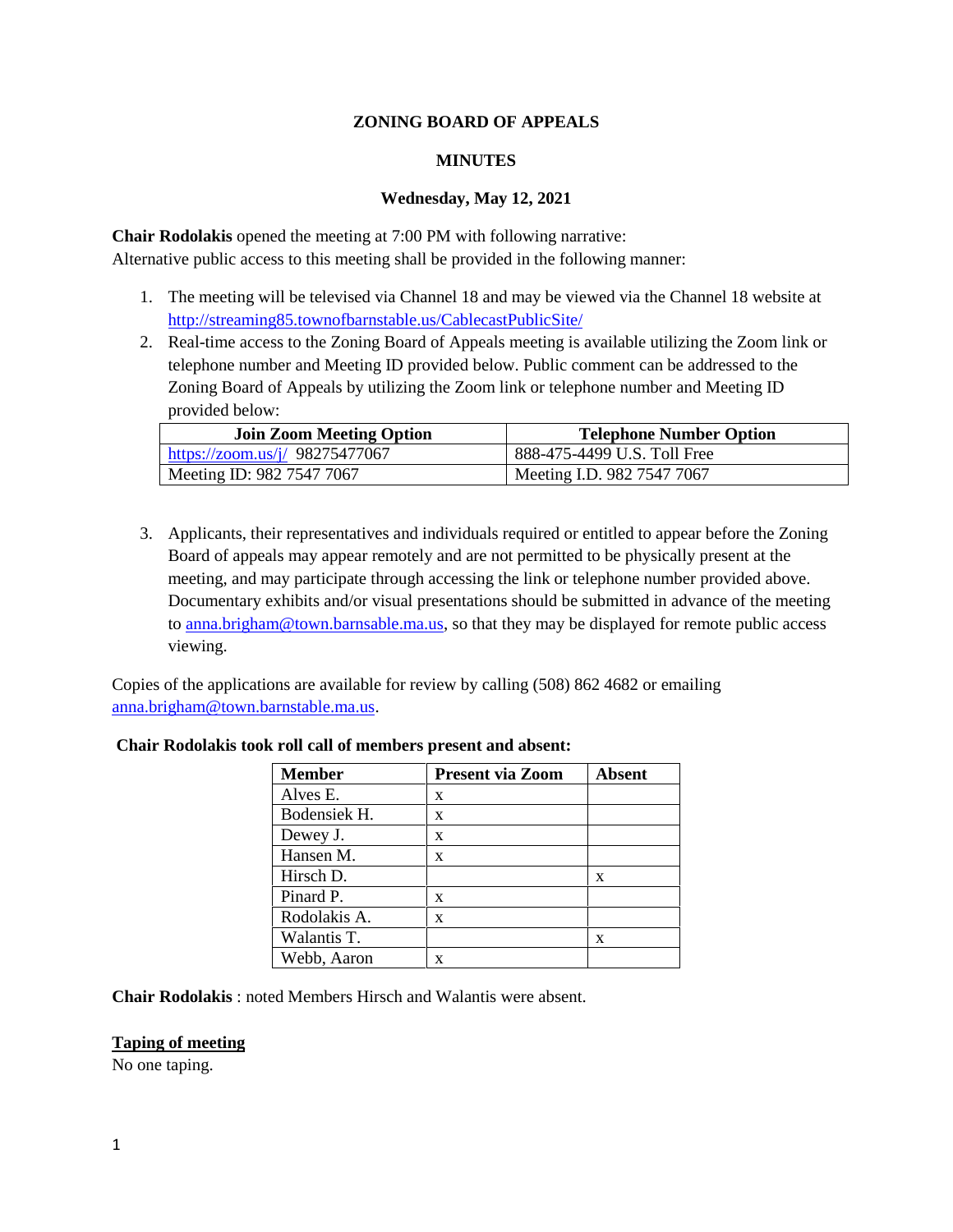We have minutes from December 9<sup>th</sup>, February 20<sup>th</sup> and February 24<sup>th</sup>. to be approved. Member Pinard moved to accept with Member Dewey seconding.

| <b>Member</b> | <b>Acceptance of Minutes</b> | Absent |
|---------------|------------------------------|--------|
| Alves E.      | In favor                     |        |
| Bodensiek H.  | In favor                     |        |
| Dewey J.      | In favor                     |        |
| Hansen M.     | In favor                     |        |
| Hirsch D.     |                              | X      |
| Pinard P.     | In favor                     |        |
| Rodolakis A.  | In favor                     |        |
| Walantis T.   |                              | x      |
| Webb, Aaron   | In favor                     |        |

All in favor.

# **OLD BUSINESS**

**Appeal No. 2021-018 Crawford** William G. Crawford and Lynne A. Crawford has applied for a Special Permit pursuant to Section 240-91.H(3) – Demolition and Rebuilding on a Nonconforming lot. The Applicants are proposing to demolish an existing two-bedroom dwelling and construct a new, four bedroom dwelling on a lot consisting of less than 10,000 square feet. The subject property is located at 181 Hollingsworth Road, Osterville, MA as shown on Assessor's Map 140as Parcel 040. It is located in the Residence C Zoning District. **Continued from April 28, 2021.**

**Chair Rodolakis** noted that he saw Mr. Crawford in the "Zoom" audience and knew there was a letter of continuance from Attorney Shultz. (Ms. Brigham verified there had been a letter of continuance from Attorney Shulz). **Chair Rodolakis** took Mr. Crawford'S appeal out of sequence for this reason. **Member** Hanson moved to continue this appeal No. 2021-018 to May 26<sup>th</sup>. Member Dewey seconded the motion.

| <b>Member</b> | Appeal 2021-018 continuance |
|---------------|-----------------------------|
| Alves E.      |                             |
| Bodensiek H.  | In favor                    |
| Dewey J.      | In favor                    |
| Hansen M.     | In favor                    |
| Hirsch D.     |                             |
| Pinard P.     | In favor                    |
| Rodolakis A.  | In favor                    |
| Walantis T.   |                             |
| Webb, Aaron   |                             |

# **All in favor to continue to May 26th .**

# **CONTINUANCE OF OLD BUSINESS**

**Appeal No. 2021-014 Johnson**, Lot 1 Linda and Donald Johnson have petitioned for a Variance in accordance with Section 240-36 Resource Protection Overlay District, 240-128 Definitions. The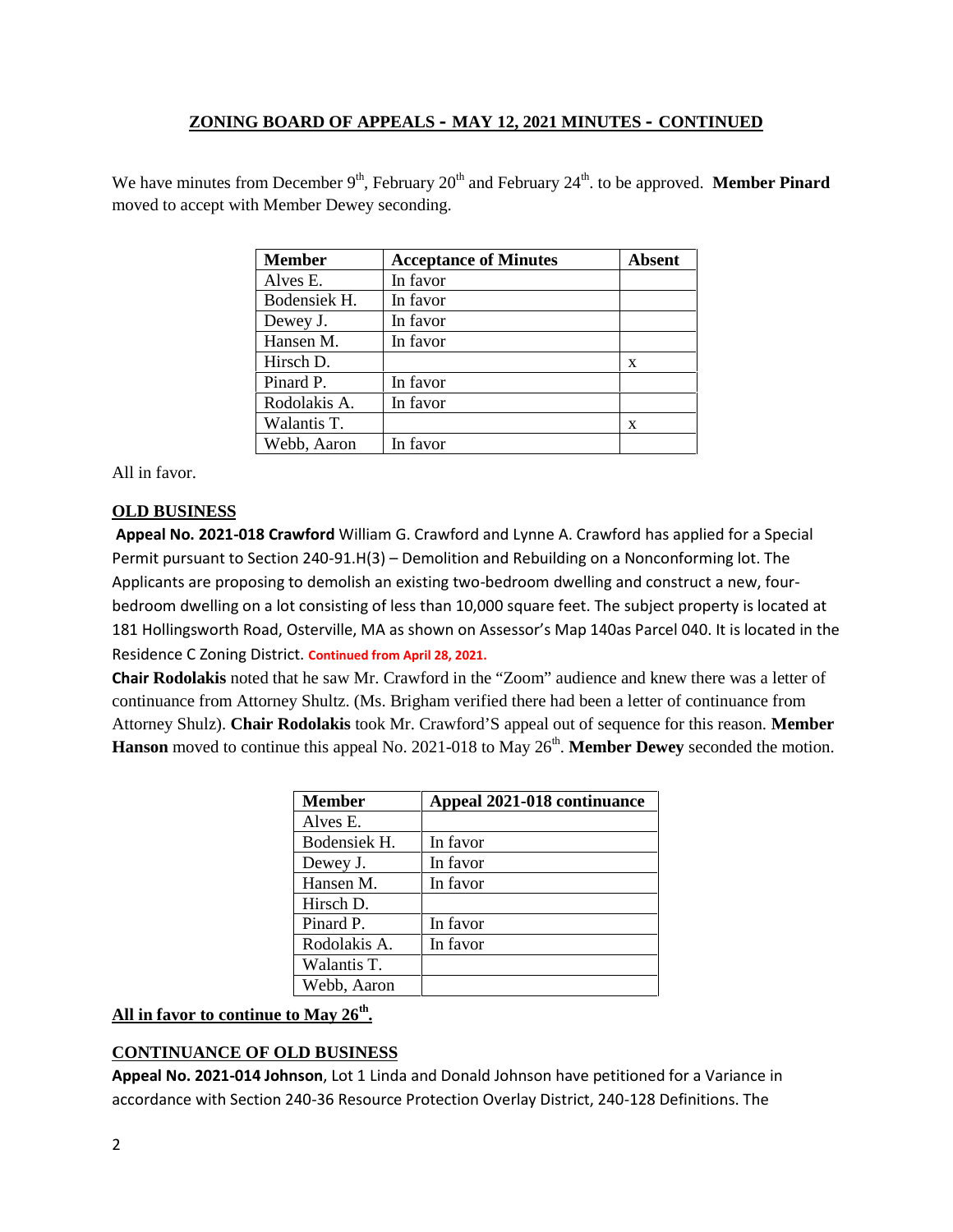Petitioners are proposing to divide one conforming lot containing two dwellings into two nonconforming Town of Barnstable Page 2 of 2 2 lots with an existing dwelling on each. The subject property is located at 495 Willow Street, West Barnstable MA as shown on Assessor's Map 130 as Parcel 003. It is located in the Residence F (RF) Zoning District and Resource Protection Overlay District (RPOD). **Continued from April 14, 2021**

**Appeal No. 2021-015 Johnson,** Lot 2 Linda and Donald Johnson have petitioned for a Variance in accordance with Section 240-36 Resource Protection Overlay District, 240-128 Definitions, 240-007 D. Lot Shape Factor. The Petitioners are proposing to divide one conforming lot containing two dwellings into two nonconforming lots with an existing dwelling on each. The subject property is located at 495 Willow Street, West Barnstable MA as shown on Assessor's Map 130 as Parcel 003. It is located in the Residence F (RF) Zoning District and Resource Protection Overlay District (RPOD).

**Chair Rodolakis** recognized that Attorney Revere was present. He noted that Mr. Hirsch was on this appeal but is not available tonight and Attorney Revere noted that he thought that Chair Rodolakis had someone present from ZBA for this appeal. **Chair Rodolakis** stated that there was himself, **Members Hirsch (who is not here), Bodensiek, Dewey and Hanson (**who was not sitting in on it**)** but substitute **Member Hanson** for **Member Hirsch. Chair Rodolakis** asked Attorney Revere if he would be all right with this. Attorney Revere noted that since **Member Pinard** was present at the last meeting and heard the whole appeal he (Attorney Revere) would be fine with Mr. Pinard being on the voting roll for these appeals. **Chair Rodolakis** indicated that Attorney Revere had submitted supplemental paperwork since last meting. Attorney Revere began by summarizing the information. What his clients plan to do is divide the cottage and the main house sit on their own separate lots and and we come to issues on whether variances are needed or not for the lots and provide that information. Three issues came up during discussion at the last meeting that were problematic with the board. 1) Setting a precedent – does the set of precedence that we are going to allow lots to be divided without compliance of research and protection of an overlay district 2) a board member thought there might be "(what I call) a tax windfall to the Johnsons' to get two lots out of this property and 3) demonstration of hardship required for zoning ordinance. Moving forward to these issues: the first issue "setting of precedence". The question of whether the resource protection overlay bulk requirement even apply to this lot. By the terms of the grandfathering provision 240-91G zoning ordinance which came into effect when the Resource Protection Overlay District came into effect it reads "any increase in area frontage with yard or depth requirements of the Resource Protection Overlay District shall not apply to a lot for a single family or two family residential use which immediately prior to November  $16<sup>th</sup> 2000$  (paraphrasing now) comply with applicable bulk residence. Note: to be clear does not apply to a lot in two family residential use. It's specifically exempt. That is what we have here. It is noted to and I bolded and underlined it was the protection afforded this subsection provided would become permanent. I'm not sure when you read the ordinancne the zoning board would have to apply to it but I think the lot is a lot for a two family use in 2000 and is exempt from the two acre requirements. I note however that it is still subject to the frontage and shape factor requirements. If you concluded that the exemption entered into when the Research Protection overlay came into effect Lot 1 would not even need a variance because it is exempt from the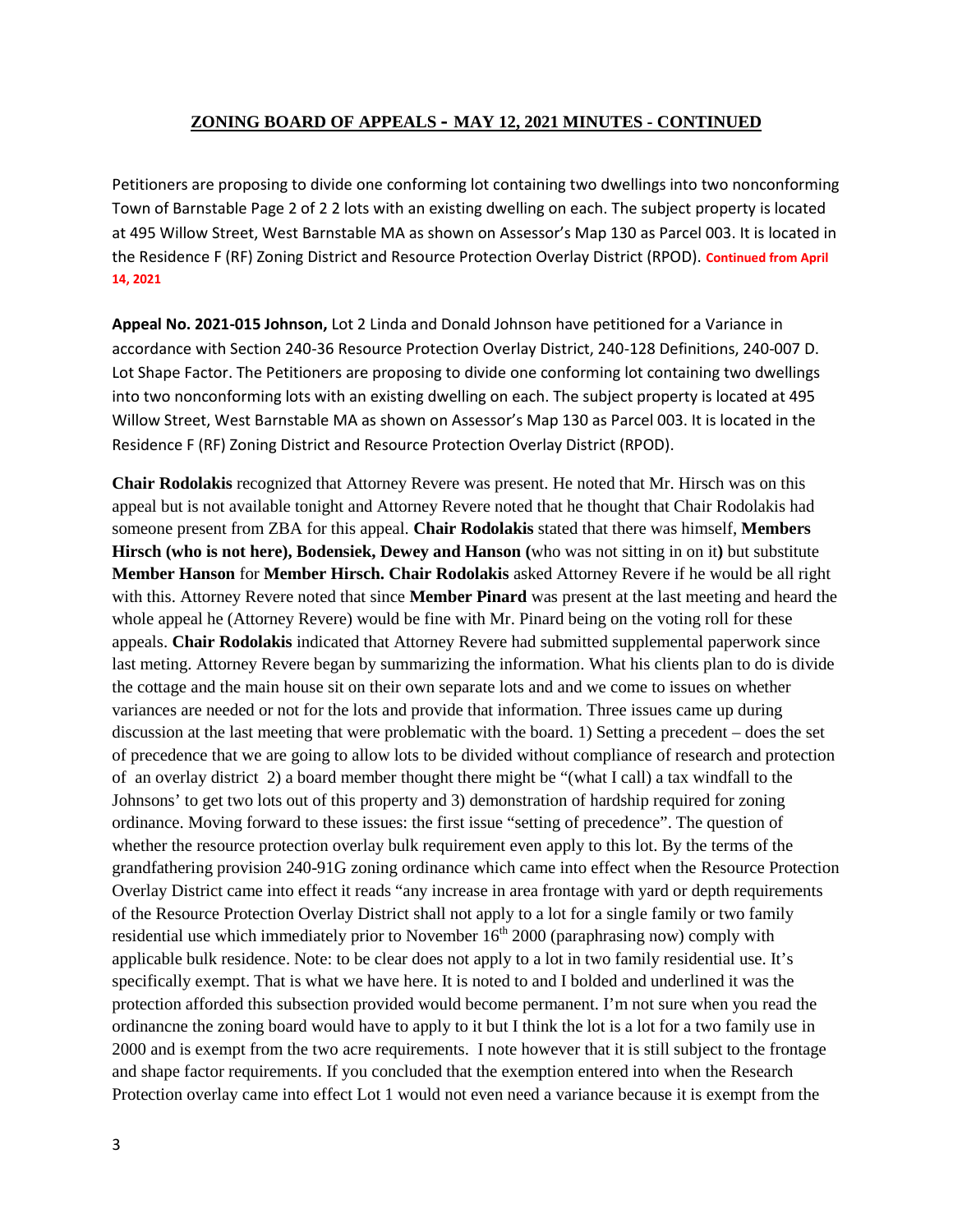area requirements of the Research Protection Overlay District. Lot 2 would need for shape factor and frontage. The important thing here is the question of precedence…..Attorney Revere did extensive research to try to figure out if anyone else had made the same exact request as my client had made to divide an existing property with two grandfathered dwellings on it into two separate lots on it within the Resource Protection Overlay District. I attached it as Exhibit 1 (a variance that was granted and I believe it was in 2009 for 700 South Main Street. It was a 2.35 acre upland lot. Two separate lots for 1.53 and 0.83 upland acres. One for each dwelling. The applicant was granted variances from the Resource Overlay District. The RD1 lot acre 1 acre requirement and for shape factor. . It was voted on and ZBA granted it 5-0 vote at a single meeting. Attorney Revere continued….the Johnson request is not a new precedent…it has been done in the past. The other thing there was a concern that a number of people would apply with a "tidal wave" as I called it of variant requests for similar parcels. The 700 South Main Street (Exhibit 1) was approved in 2009 and there was no "tidal waive" of applications afterwards. So the concern that this would happen was unfounded. The other example I found was a Bora application and many of the same board members were on that application. It involved two pre-Resource Overlay Protection Districts plots. Each, when they were divided which merged became, the variance they were granted allowed them to be separated into two less then one acre lots. Again that was approved by the ZBA in 2020. It was actually later in terms of noncompliance Research Protection Overlay and the underlying zoning. That was another situation the ZBA granted the variance but as far as I can tell there was no "wave of application". Secondary question asked by board member was, are we going to have a request for every family apartment we have bee n approving? Attorney Revere felt that this answer was fairly simple. 1) When the Johnsons developed this property into two single family homes they were allowed to do so through two building permits without any zoning relief. The Barnstable Zoning Ordinance in Section 240-47.1 on family apartments refers to them as temporary family apartments; requires a recorded occupancy agreement; be occupied by a family member and terminated when no longer occupied by a family member. It's clear that family apartments…when you receive approval for one (received approval that you can never divide it off from the property and by their nature; they're temporary (obtained with knowledge they are temporary) and never should qualify as such. 2) Another point was brought up…are the Johnsons receiving a windfall? Attorney Revere attached various Assessors cards for the property. They show the property has been assessed under Code 10-90 which is "multiple houses on one parcel"…the Assesors are well aware of the situation and includes separate listings and separate replacement values for each of the individual buildings. The Johnsons have been taxed as a multi-house property by the Assessor's office. There's no windfall. This is what it is. The Johnsons have come to the neighbors for support. They submitted a letter on their behalf. 3) the final issue is the issue of hardship. There were concerns about hardship. I've said as a lawyer I am fairly technical. I'm not good at explaining some of the more emotional issues, the gut issues, the why of something. I submitted a letter by Russell Johnson explaining the desires of the Johnson family to maintain the cottage and their situation. Attorney Revere recognized Russell Johnson sitting next to him because he can better explain that Attorney Revere can the hardship. Mr. Johnson read the letter he submitted to the ZBA members. The letter encompasses the long history and the whys of dividing the cottage from the main house. The letter explains how the mother, Mrs. Johnson can no longer afford the home because she has no pension and therefore must sell the house but they want to keep the cottage for future Johnsons. Attorney Revere summarized presentation. Attorney Revere would entertain any questions from the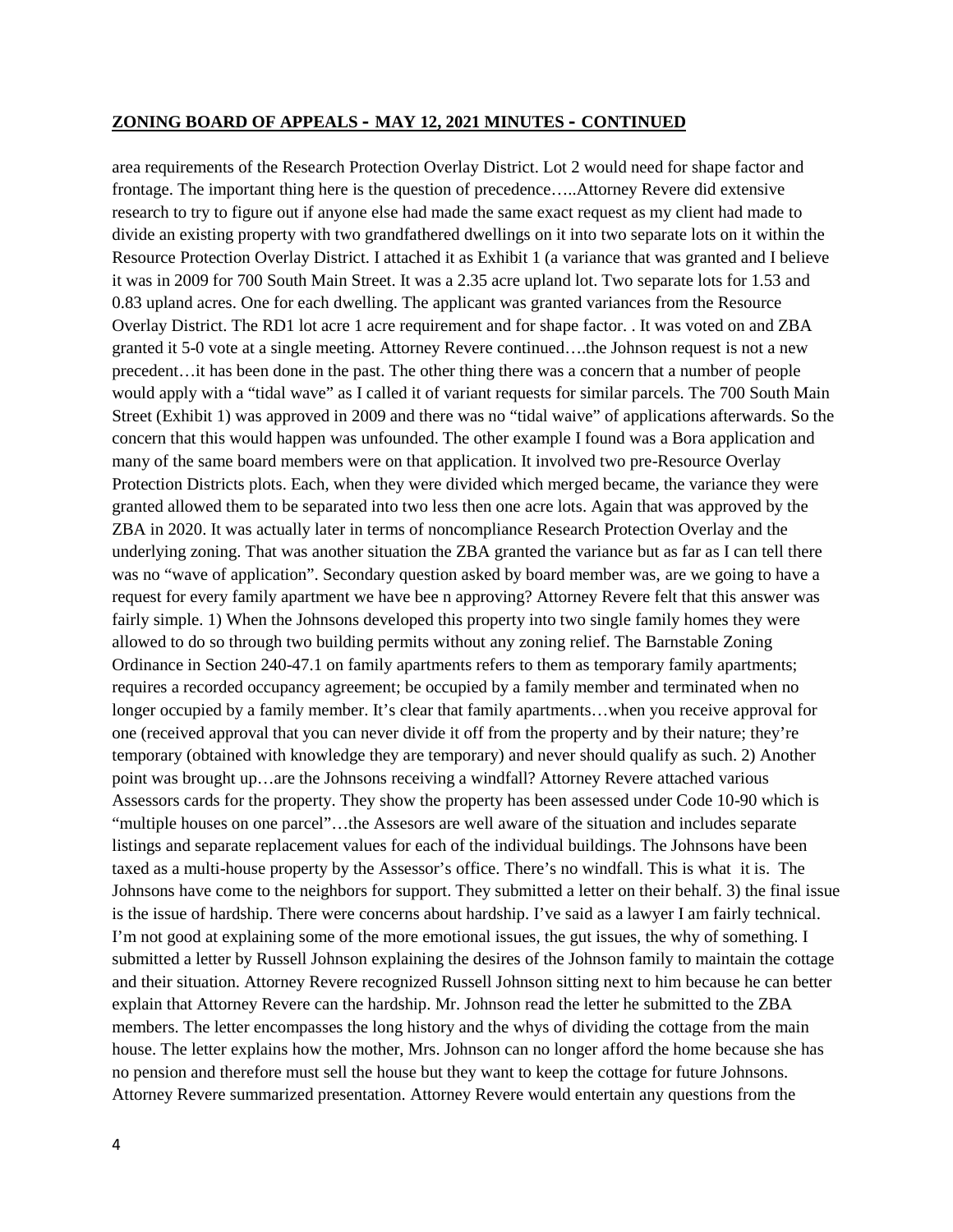board.

**Chair Rodolakis** asked if anyone from the board would like to engage in further discussion on this appeal? He noted it will take a 4-1 in favor of granting the variance. **Member Dewey**: Question about the building permits that were referenced. Can we see them? I think we asked for them last time…especially on how the  $2<sup>nd</sup>$  structure was created. Attorney Revere responded that the cottage found no building permit on record for the cottage. The 1974 home, I have the building permit. It will take me a second to pull it up here and get it in front of you. **Member Dewey**: To clarify we don't have documentation that the cottage was built legally with a permit. Attorney Revere: Very simply, 1) the town's own Assessing records shows the cottage in existence by aerial photos in 1962; 2) the cottage has its own separate septic system that the town has been aware forever; 3) the Assessor's data has it constructed in 1960 which is more or less consistent with Mr. Johnson's calculations because his father built it when he (Mr. Johnson) was 17 years old. That would put it at about 1959/1960. It has a complete building permit file. There were some minor renovations done. I can pull the building permit file. It shows up in Board of Health and town records. It shows up in the Assessors with that date. **Member Dewey**: When was the other structure built? Attorney Revere: I can get you the paperwork on that. 1974. There are lots of things that show 2 septic systems on the property. **Member Hanson**: Was there anybody outside of the family using that strtucture or has it been just family members using the structure? Mr. Johnson: We have friends who come and stay for a week or whatever. Attorney Revere: the Johnsons may come down and bring family and a friend. **Member Hanson**: With regard to the hardship, it's usually an access issue or an inability to sell based on (inaudible), something that clearly shows the owner has exhausted other avenues in order to get a desired result. There's a portion of their land with somebody else on it, a blurb line with properties that abut. Here you state the hardship is Mr. Johnson's mother is unable to afford to keep the house but there appear to be a lot of family members using the property. I'm not getting into anything with family…I don't believe the property……..is the property saleable in the current condition, configuration? Here it just seems is it a hardship to sell because you have to (here **Member Hanson** cited a house in Chatham that has been in family 150 years and they have to sell – the taxes alone they just can't handle). Is there an inability to sell? Johnson family member: we are trying to wrap our heads around this and we appreciate the time that the board has taken to listen to appeal. The people around the house approve it. It's not setting a precedence. Because the precedence is already there. It's being taxed as two units and there's no negative implications for not approving it. What we are asking is that you look deep inside; this is something that has been in our family forever...to not approve it, we are trying to understand what the issue is. It is not going to do anything to Barnstable. It is a huge benefit to our family going back 7 years and going forward 150 years..I'm trying to understand what the objection would be for granting something that would be beneficial to us and our family and I'm struggling a little bit for why it wouldn't get approved.

**Chair Rodolakis:** One of the questions I have is to go to a two condo and keep the other as a single condo. That is one way to do it without a variance. It is not my most favored way. I am the least in favor of variances. I agree with **Member Hanson** that the hardship has to be with the land not particular to the owner. I think that's where we are duty bound on those. I am happy to poll the members Attorney Revere and my recollection was we were going the wrong way or we can vote. Attorney Revere: I wouldn't mind hearing a poll from the members. **Member Dewey**: Want to add from everything we are looking at I don't see any reason why they couldn't rent the cottage separately. It seems it's a legal structure. It sort of takes the financial hardship piece away. Johnson family member noted his mother needs the money to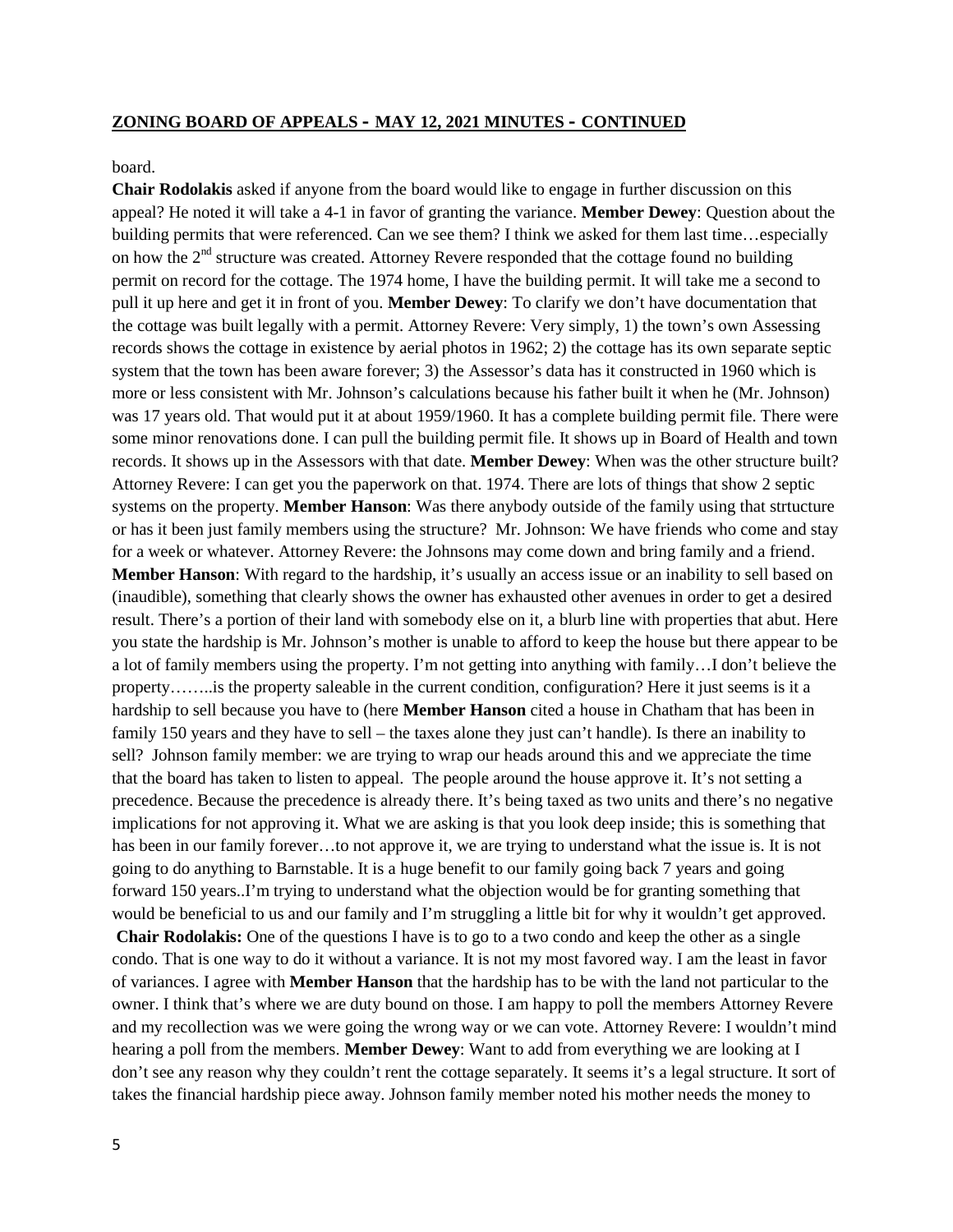live the rest of her life from the sale of the house. Renting the cottage doesn't generate enough to support her enough for the rest of her life. Attorney Revere: the Johnsons are talking about maintaining the status quo of the property. There exists two separate dwellings. That is something that has been a common issue in zoning for years and allows in many circumstances by right division of these properties subject to only attaining zoning approval. Johnson family member noted that his brother Russ has a friend who has expressed interest in the property and he would prefer to have just the house and not the cottage so there's additional maintenance, worrying about the septic system up there, mowing etc. So his preference in buying (he owned a house down the street) so we haven't gone to a full discussion with all the realtors but we do know that probably the most likely potential buyer would value it higher if it were separated without the additional burden of the cottage up the hill.

**Chair Rodolakis:** to take a poll at this point

| <b>Member</b> | Appeal 2021-014 & 2021-015 |  |
|---------------|----------------------------|--|
|               | <b>Poll Discussion</b>     |  |
| Alves E.      |                            |  |
| Bodensiek H.  | Will not be in favor       |  |
| Dewey J.      | Not in favor               |  |
| Hansen M.     |                            |  |
| Hirsch D.     |                            |  |
| Pinard P.     |                            |  |
| Rodolakis A.  |                            |  |
| Walantis T.   |                            |  |
| Webb, Aaron   |                            |  |

After polling two members **Chair Rodolakis** noted that there would be a problem. Attorney Revere would like to do a continuance. At this point **Chair Rodolakis** stated he was hasn't to do a continuance. I'd be more inclined to do a full vote or a withdrawal. **Chair Rodolakis** asked if there were any other board members who wanted to withdraw, continue or take a vote. No one responded to having a continuance. We are looking at a vote or a withdrawal. Attorney Revere would like to explain to his client. If they vote it down, we can appeal it. But if they vote it down we are subject to reapply in two years and if we withdraw it we can reapply next week. After discussion with clienrts, Attorney Revere and clients chose to withdraw the two appeals 2021-014 and 2021-015. To be withdrawn without prejudice. **Chair Rodolakis** moved to dwithdraw without prejudice with a second from **Member Hanson**.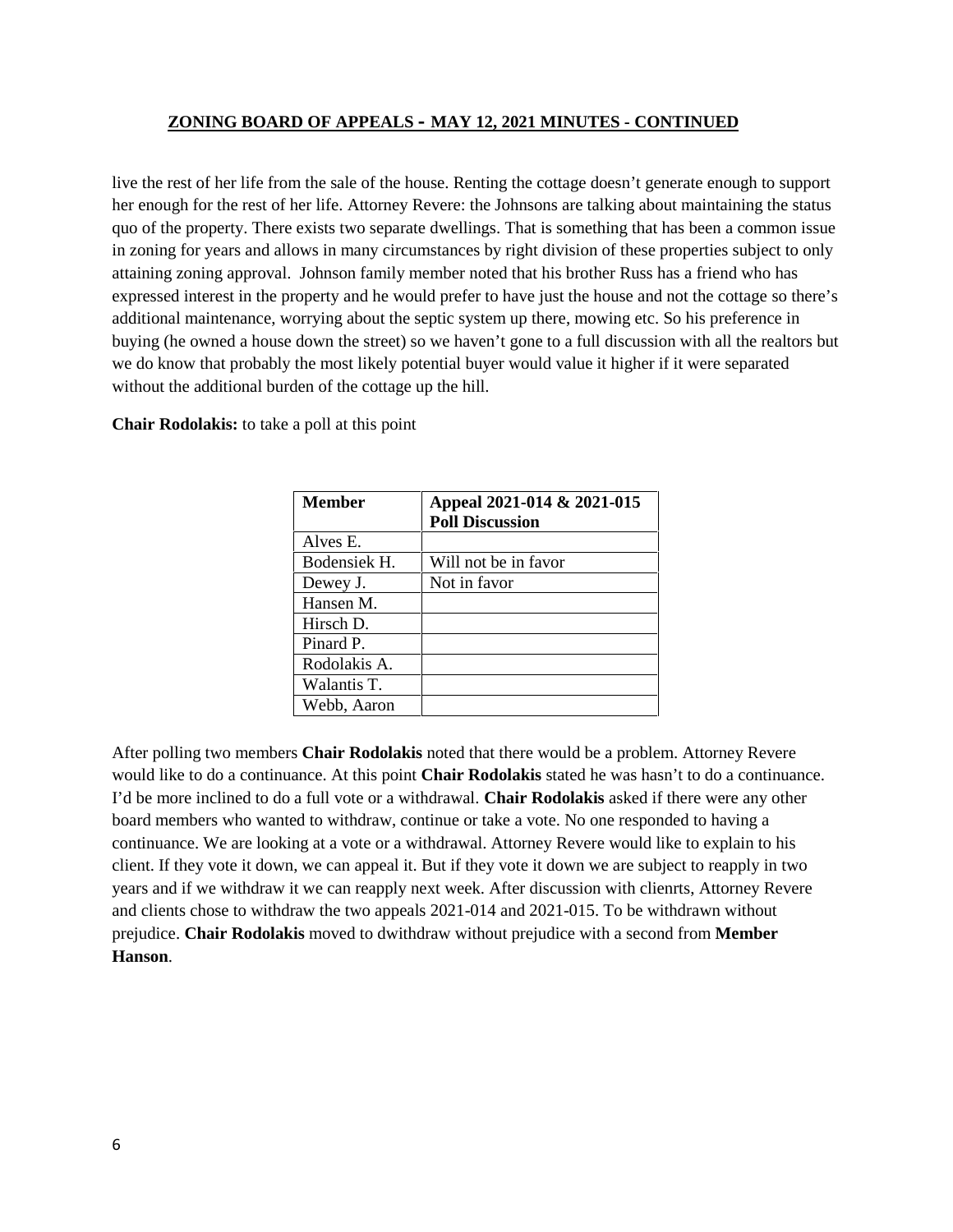| <b>Member</b> | Appeal 2021-014 & 2021-015 |  |
|---------------|----------------------------|--|
| Alves E.      |                            |  |
| Bodensiek H.  | In favor                   |  |
| Dewey J.      |                            |  |
| Hansen M.     | In favor                   |  |
| Hirsch D.     | In favor                   |  |
| Pinard P.     |                            |  |
| Rodolakis A.  | In favor                   |  |
| Walantis T.   |                            |  |
| Webb, Aaron   | In favor                   |  |

To summarize – all in favor to withdraw without prejudice.

Mr.Johnson: Alex, Herb, Jake, Mark, Dave, Paul, Emmanuel, Aaron: We are extremely disappointed in your perspectives. Very very devastating. **Chair Rodolakis:** Sir, I appreciate that but this is not public comment and we have taken a vote. The matter is off for tonight. We are moving on to the next matter.

**Appeal No. 2021-016 McDonough RE-NOTICED** James McDonough of 111 Mockingbird Lane, Marstons Mills, MA has filed an appeal of an Administrative Official's Decision. The appeal cites Zoning Ordinance §240-10 Prohibited Uses and states: "the nature of activity presently is not legal use, request is to end all non "by right" activities immediately by enforcing Barnstable Zoning bylaw against prohibited uses." The Building Commissioner issued a 'Notice of Zoning Ordinance Request for Enforcement Denial' to Mr. McDonough on January 29, 2021. The subject property is located at 810 Wakeby Road, Marstons Mills, MA as shown on Assessors Map 013 as Parcel 052. It is located in the Residence F (RF) Zoning District. **Continued from April 28, 2021.**

**Chair Rodolakis** recognized Mr. McDonough. Building Commissioner, Brian Florence and Elizabeth Jenkins Director of Planning and Development is present as well. Mr. McDonough: summarized how his situation began a quarter century ago through to today. The situation now is recreating a scenario which will allow another decade and a half of court proceedings to legitimize this entity profiting from its own illegal acts again. Mr. McDonough described the packaged documents that he submitted to the board. There are depositions for you to read from his neighbors. The Judge (in #14 on my count) it is the findings/facts rulings/laws for judgement from the trial judge and he mentions on Page 3 around 1987 William Gifford removed trees and top soil from the northwest corner of the property. I mention it now because it is going to be one of the conditions of the special permit later. In #13 on Page 3 he says "by 1995. Mr. McDonough described the tree removal process that he and his family went through on an Easter morning. **Chair Rodolakis** noted at this point that it is his understanding of the extensive history that Mr. McDonough is giving right now and they were prohibitive of what they were doing at that time. What we are facing today is Mr. McDonough's belief that they have reinstituted it or never ceased it. Mr. McDonough gave explanation of some of the courts past rulings at that time and fell back into the early history of the property. (Please refer to time frame: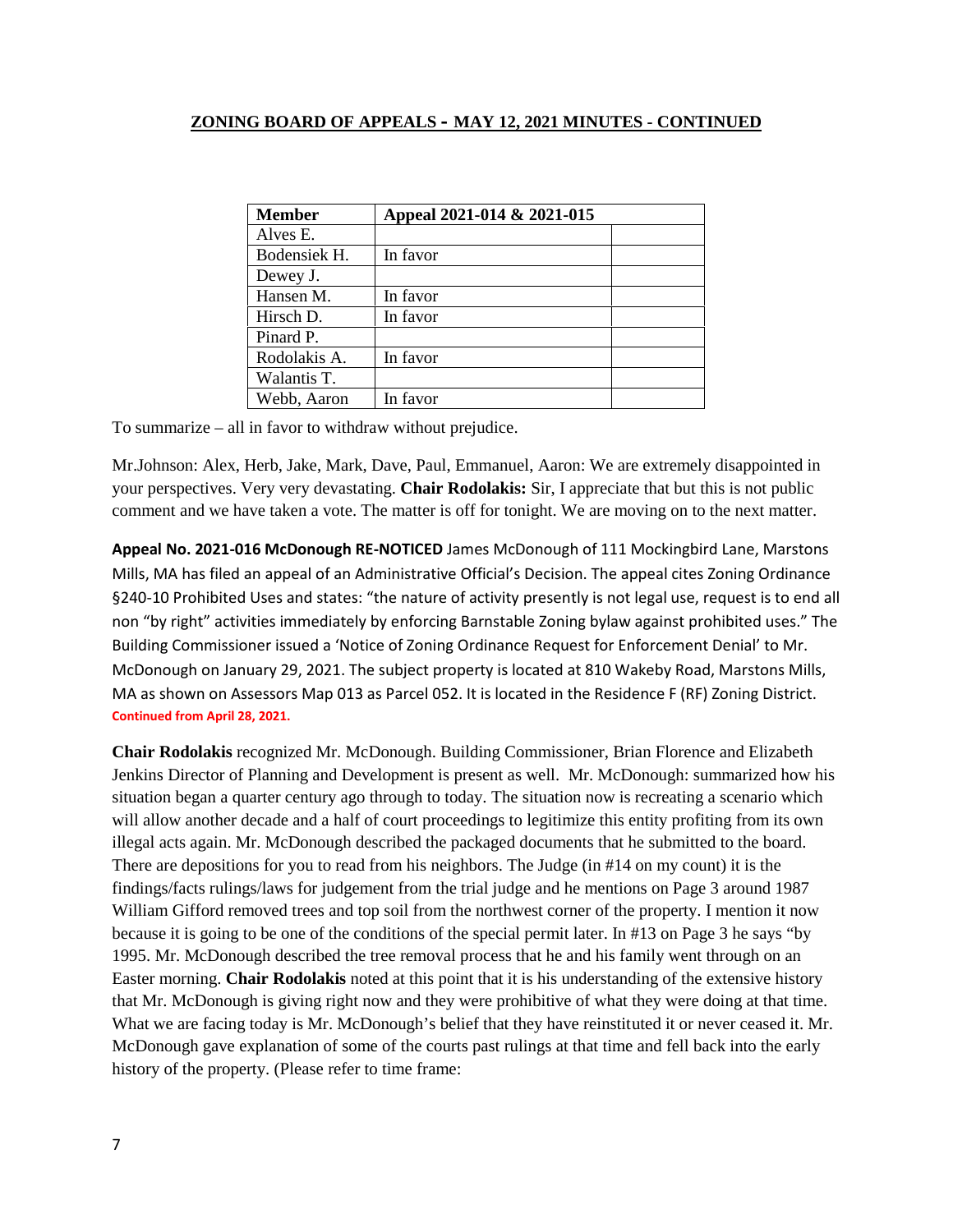**Chair Rodolakis** noted that Mr. McDonough sent a letter to Building Department stating that something was going on with the property and the Building Department responded and disagreed and that is the travel today and you are filing an appeal today. Mr. McDonough noted that there is no existing usage of salvage on this property because the judge says so. **Chair Rodolakis:** You filed an appeal and the town sent you a notice on January 29<sup>th</sup>. We have a 30 day issue whether or not..... **Chair Rodolakis** as a preliminary matter I wanted you to talk about the case but I want to bring us back to a preliminary matter as whether or not we have jurisdiction. Mr. McDonough replied that, "none of these things were ever legal." All these thngs go back to each other. **Chair Rodolakis** noted he is trying to understand what Mr. McDonough's needs are from ZBA. We have a procedural issue we have to tackle; The Town has recommended that we get a legal opinion from Town Counsel whether or not we have jurisdiction and whether or not it's timely. **Chair Rodolakis** recognized Director Elizabeth Jenkins. **Director Jenkins of Planning and Development: "ZBA** would not be aware of this but late this afternoon did hear back the filing Mass General Law Chapter 4 Section 9 allows that when the last day of performance of an act including those authorized or acquired by state statute qualifies on a Sunday or legal holiday the act may unless it is specifically authorized that cannot be performed on Sunday or a legal holiday may be performed on the next succeeding business day. I do believe under that section as the attorney's office advises that because the authority of the appeal period fell on a Sunday then under Mass General law Chapter 4, Section 9 the timeframe to final the appeal was extended. I do think **Chair Rodolakis** that your comments do raise an additional procedural issue and there are some concerns to specificity of the applicant's appeal of the Building Commissioner and the exact remedy he seeks." **Chair Rodolakis**: "Mr. McDonough you did timely file it and I apologize if I put it in the wrong order but I wanted to give you a chance for introduction. We do have jurisdiction." Mr. McDonough: "yes you do have jurisdiction." **Chair Rodolakis: "**is the request you are seeking from the town?" Mr. McDonough: "I'm appealing because I kind of got backed into this. Back in January my neighbors came to me and stated, that I was in charge of this situation the last time it happened and we are all sending notices to the Building Commissioner and would you please support us? I sent a letter to the Building Commissioner and I mentioned a couple of facts that I had firsthand knowledge of and I had one question, "If these facts were true, would it make any difference?" It took 98 days for me to get an answer. When I did get an answer it was 5:30 PM on a Friday. I had a 30 day deadline thrown at me and I had no idea it was coming. In the days of Covid at that time, it was almost impossible to find people on short notice. I contacted all the lawyers that were involved with the situation years ago. I got a couple of maybes; a couple of can't do its and a lot of people just didn't even bother to call back. I had only two weeks left and no lawyer I had to take up the issue myself and so I did. What I found was this letter that says, "We know that you didn't ask for enforcement but we think you might have meant to. So we are going to do it that way and we are going to deny it and one of the things is it's not in the proper form of the enforcement action you never asked for. I am appealing a decision that was thrown at me that I really didn't ask for and I believe the town is in the same situation it was 25 years ago when the Building Commissioner made a really bad call and he had to reverse it a year later and then we were thrown into court for 10-15 years trying to get through a right that this person never had and now we are doing the same thing again. He's got a sign out in front that reads Southwest or Southeast Salvage or something and he has no salvage license. There's no evidence that the metal license was transferred correctly. We know that he has no use because it was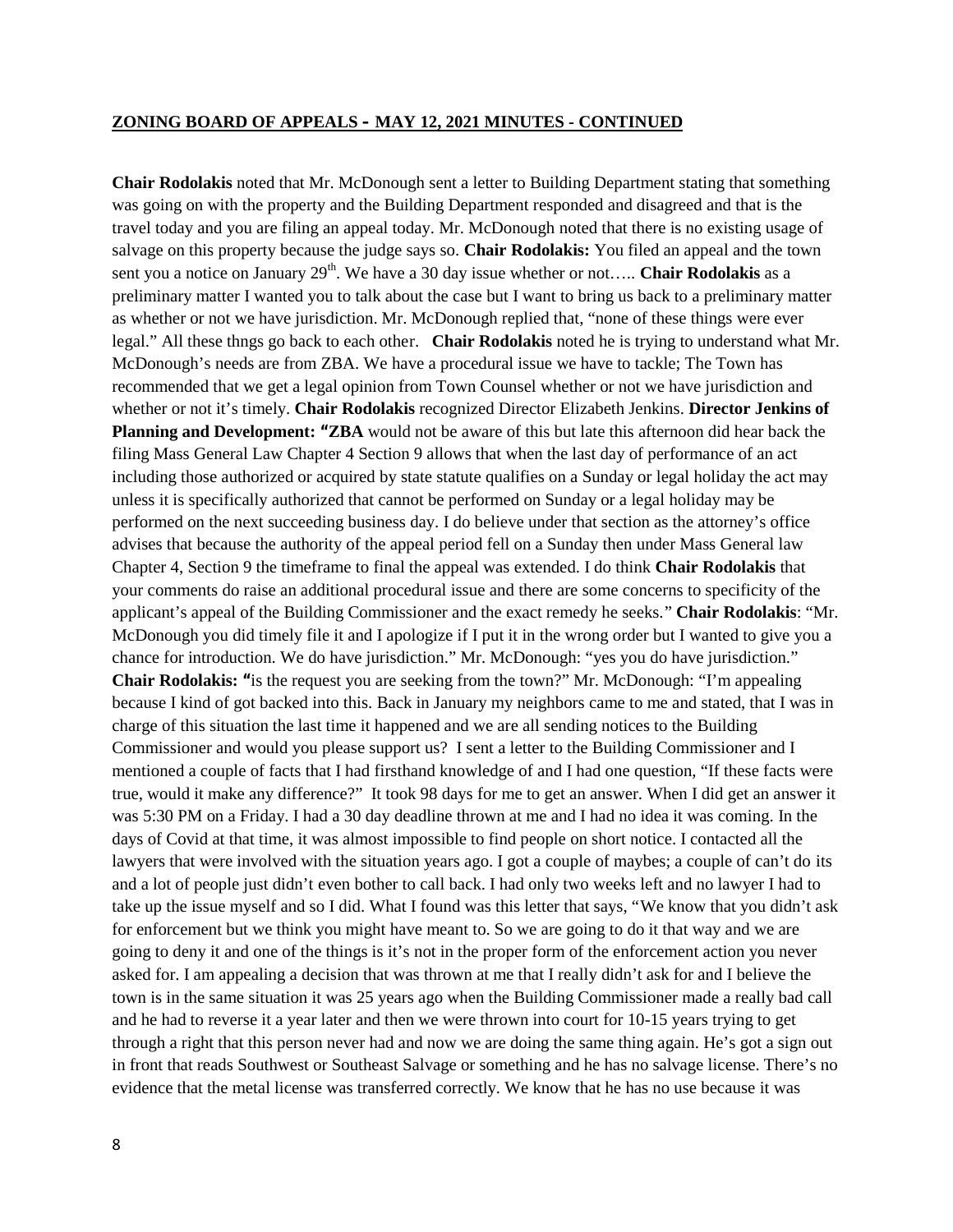sunsetted. In order to do what he is trying to do, he has to go back to you and ask you for this all over again." **Chair Rodolakis**: "on that one is he using it as a salvage yard? The sign is up you would have to ask him what he is using it for? Are you asking me to have him take the sign down?" Mr. McDonough: "What I'm asking you, (Mr. McDonough shows a copy of the town's bylaws in his hands) here's what I am asking you to enforce. Article 2 General Provisions 240-10. Mr. McDonough reads the aforementioned by law. I and my neighbors are complaining that six out of the seven specific things he's doing. Nobody's complaining about the lighting. We are complaining about all the other things and he also has other causes. So we have 7 out of 8 that are going on there. **Chair Rodolakis:** "What I see from the Building Commissioner (the letter he wrote to you denying your request) I would see to me in my read it would focus on the property being used as a gravel pit or a place to commercially process fill or for depositing fill, brush or equipment. He said he didn't find any instances of that." Mr. McDonough: "It also prohibits commercial activity." **Chair Rodolakis**: "I just want to focus on that one first. Is that commercially process fill or for depositing fill, brush or equipment for resale?" Mr. McDonough: "he is being paid to deposit dredge find." **Chair Rodolakis:** "Mr. McDonough it says resale." Mr. McDonough: "Resale, that's a commercial activity. **Chair Rodolakis**: "The appeal before us is the denial of the building commissioner's request." Mr. McDonough: "I never made a request. It took 98 days for me to find out that this was happening. 98 Days. 3 months later. Out of nowhere I get this letter telling me that I made e a request for enforcement that I never made. **Chair Rodolakis:** "What you are asking me now is to reverse what the Building Commissioner issued. I am running into a quandary. I don't know what you are asking us to do then. If you are saying you didn't ask for this letter and you weren't seeking that letter but then the relief in the appeal you are seeking is for that letter to be rescinded; I am not sure what we can do." Mr. McDonough: "Why would that be?" **Chair Rodolakis:** "the appeal being that the appeal being sought right now is that the Building Commissioner's letter effectively be overturned." Mr. McDonough: "No I asked you to stop all non by right activity going on out there. To stop the commercial activity that's been prohibited (doesn't matter which one they are). Something you are telling me I was denied for because I was taking it out of context; now you want to take it out of context out of context a second time to make me responsible for it?" **Chair Rodolakis:** "I am trying to go through the process we are trying to go through. The process we have is we have an appeal of this specific letter from the Building Commissioner by you and you are sayimg, "I want you Board (ZBA) to withdraw it. I don't have the ground to say "enforce the zoning ordinances in the town." I don't think that is a power we have as a board." **Chair Rodolakis: "**The board has the power to vote and in certain circumstances overturn some decisions if all the other facets are being properly handled we can reverse the decision of the Building Commissioner. But the request I have in front of me now deals with his letter and the relief in the letter. I don't think I have the ability to go beyond the letter if that is what you are asking me to do and say, "Building Commissioner your letter is wrong not only is your letter wrong but you should go and enforce the zoning requirements on that property. I presume he is enforcing the zoning requirements on that property….." Mr. McDonough: "May I refer to the letter?" **Chair Rodolakis:** "of course." Mr. McDonough: "it says on the bottom of the first page, "in request for enforcement you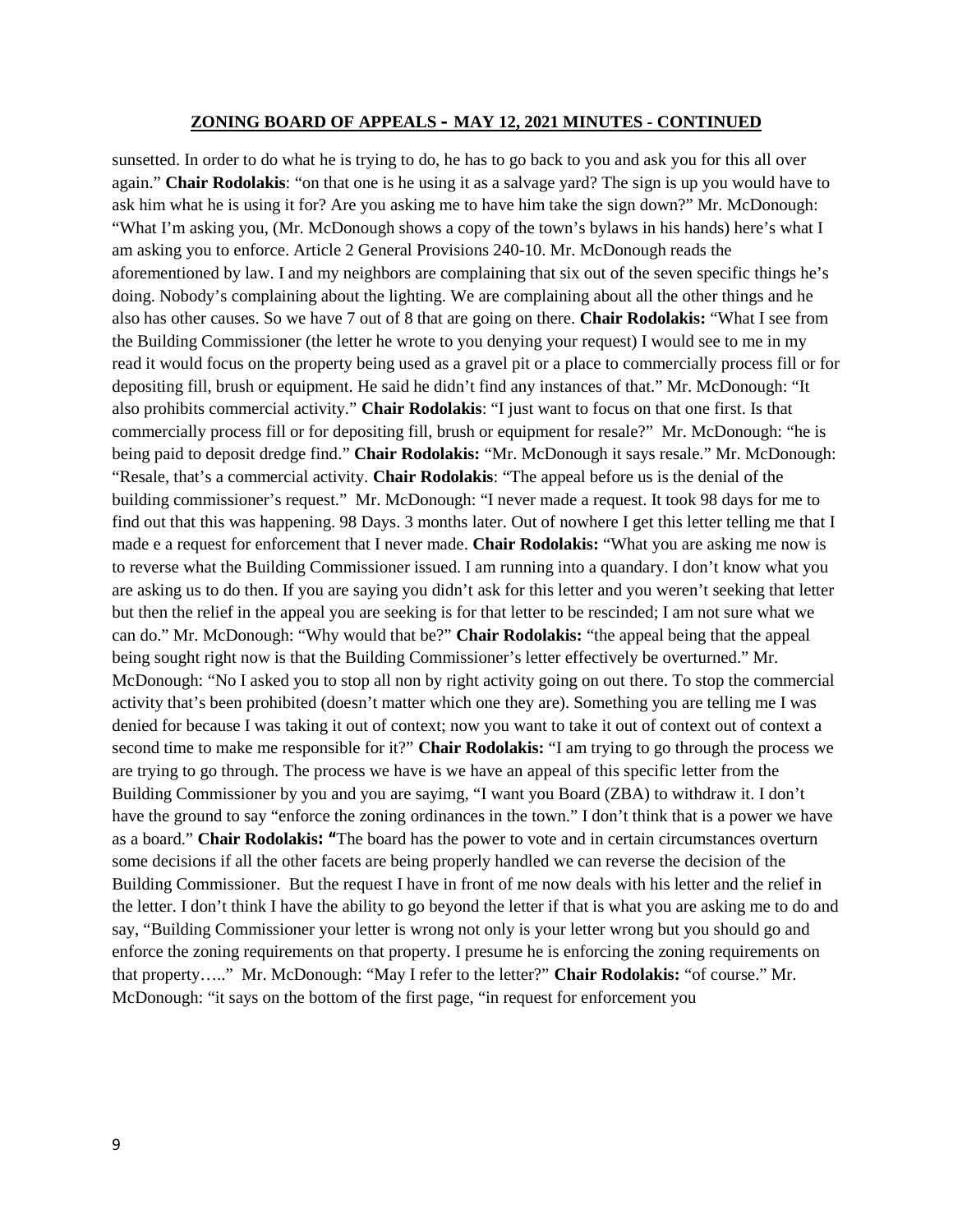### **QUESTIONS FROM THE BOARD**

**Member Bodensiek** noted he read all 91 pages of submitted paperwork and feels this is a commercial endeavor because the landowner is accepting landfill and acting like a landfill which falls under commercial umbrella. He asked of Mr. McDonough what the landfill smells like." Mr. McDonough was indicated it smelled like low tide at Poppenessett. He also explained how they are loading of dredge material was being rendered. This 16 acre parcel of land is almost rendered not usable for residential use. You got sump pumps, all sorts of building debris – you don't know where everything is. You don't know where the documentation of this is and some unsuspecting developer is going to come in in 20 years and find that his foundations are cracking and possible sink holes. There are so many red flags here. I don't know if Brian Florence is the one to do the enforcement. Somebody I think at the local level should be looking into this. I went over to the site and there is a No Trespassing sign. I couldn't go on the site and look around. Town officials the same way. If there are "No Trespassing" signs, unless you have permission like Brian did that one day, you just can't go in there and poke around. But hearing that it smells like low tide and a marsh (assumably) that's a huge thing. The soil aspect, I've read Cape Cod Times articles, Patriot articles, I've looked into this quite a bit, you're supposed to track materials like that with Bills of Lading and it doesn't sound like that is being done. There was a landfill in New Bedford that was supposed to be taking this material. Mr. Keyes under bid them. I found out so much about this that I could go on for another hour without a script. As a soils professional, this is a sacrilege to me. Member **Alves**: I am stuck on the procedural aspect of this. If all of these facts exist, this is a question for Mr. McDonough. The enforcement officer should be presented with all of these issues and asked to enforce the zoning bylaws. I am not sure that that is the role of this board. I also hear what Member Bodensiek is saying, "if all of these issues are happening, that should be taken up. But I'm not sure procedural this should be taken up by us. **Member Webb: "**I'd like to know from Mr. Florence how he came about the request from Mr. McDonough and how that all got started." There seems to be confusion about that? **Chair Rodolakis:** Brian Florence Building Commissioner was recognized. Mr. Florence: noted he had received numerous emails about this property not asking if anyone was going to do anything about I but just telling me the things that were being put on the property. They all complained about a previous mining operation. Emails started in October and I didn't respond until January. The fact is the emails were not entitled to a response because there was no request for enforcement. I did an inspection as you heard. Mr. Florence explains what has been determined and what his findings were on this property. (Please refer to the video of May 12, 2021 ZBA meeting Brian Florence segment – using time frame beginning 1:16:43 and ending at 1:09:44). **Chair Rodolakis** noted to Mr. McDonough that at this time "we (ZBA) are constrained by the letter from the town to you even if it wasn't the letter you wanted or expected but as the ZBA we are limited in looking at that letter and saying we are going to affirm what the Building Inspector has indicated to you in terms of a denial to you for request for enforcement or go back and say Building Inspector you need to enforce the provisions you said there were no enforcements needed. Mr. McDonough explained what happened in 1995 with regard to hole digging on the property. **Chair Rodolakis:** noted that ZBA is constrained by the letter from the town to him**.** Mr. McDonough questioned why. **Chair Rodolakis**: There was a court decision and a ruling what we have in front of ZBA today is the Building Inspector's letter saying I am not going to enforce today what you are asking him to stop. Now you may disagree by his asking you what he is asking you to stop but I have to go by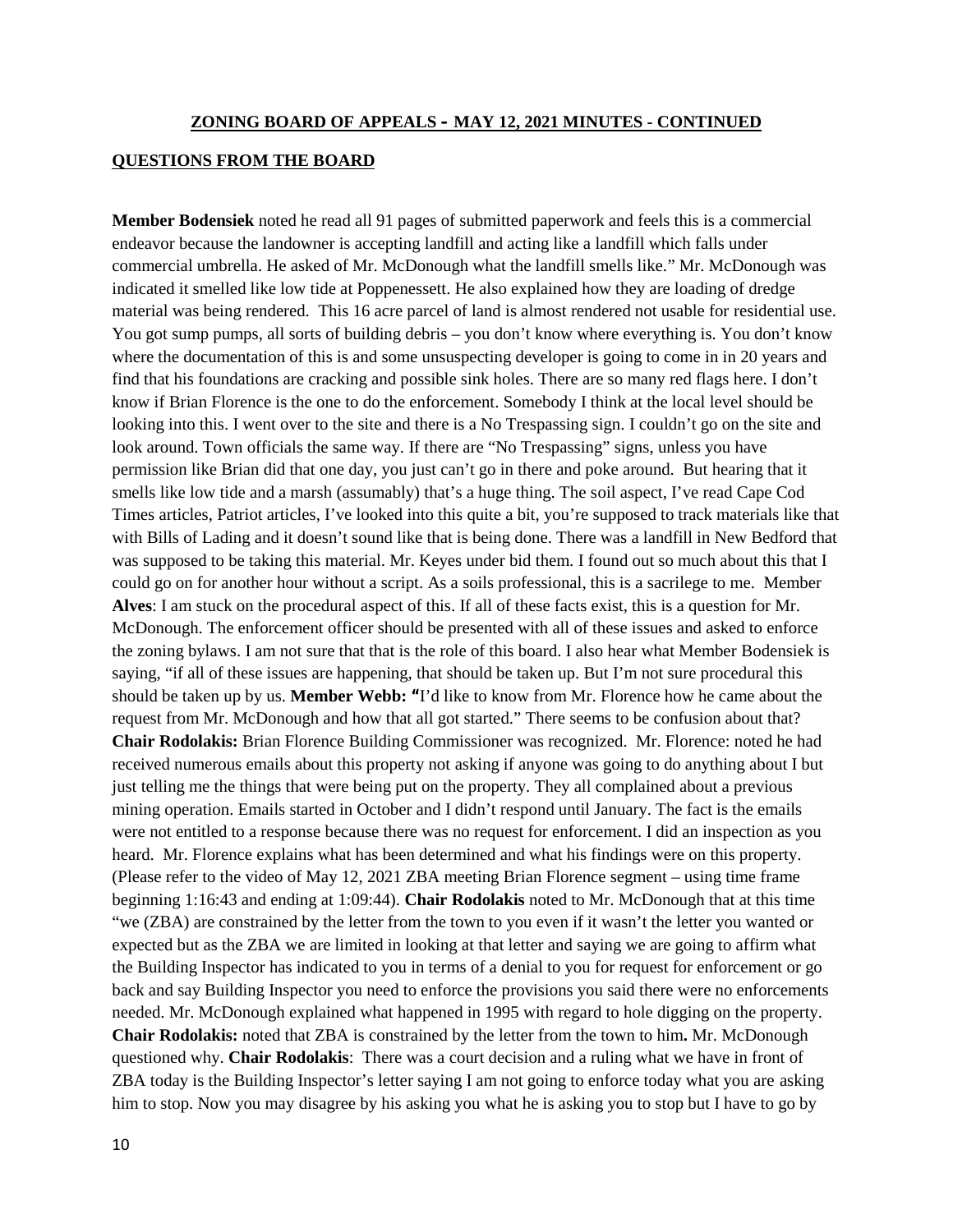his letter. **Member Dewey**: If we do not overturn the Building Commissioner's decision, does Mr. McDonough have the right to ask for enforcement again or does it have to be on enforcements that are not listed in this letter or a time period he has to wait. In answer to this Chair Rodolakis explained that if the items were listed in a letter to the Building Commissioner and he was asked to act on them by enforcing the Zoning Bylaws as illegal activity; I think the Building Commissioner has to enforce it or write him a letter stating that he doesn't view it as illegal and I'm not going to enforce it. He has to do something. Mr. Florence did note that he received emails and comments but none that he found asking for enforcement. If we deny them this, then they have a right to appeal us (ZBA). **Member Pinard**: It seems to him that the issue whether the filling of the lot is a commercial enterprise or not. If it is deemed to be a commercial enterprise, it is illegal. That's kind of where I am. Mr. McDonough agreed that's where he is. **Member Dewey** : Procedurally we are looking at this letter that's before us which is not taking on everything that Mr. McDonough is complaining about. I think the best course of action here procedurally would be Mr. McDonough made an enforcement request of the Building Commissioner specifically spelling out his complaints. Commissioner Florence would have to go back and address each of those complaints. I don't mean to make more work for him. If enforcement is denied, Mr. McDonough can come back to us and we could go through those specific complaints because it doesn't seem like this letter covers everything Mr. McDonough feels like he is addressing on the site. **Chair Rodolakis**: That's where my thinking is going to Mr. McDonough. We are not the enforcement agency for the town. **Member Bodensiek:** I don't think we have a choice but to uphold Commissioner Florence's letter because the request was so vague but that doesn't make the problem go away. There is an illegal situation going on here and somebody needs to look into this. DEP should be involved as well. I don't know who it is but there was a cease and desist order in 1997, and the owner is clearly violating that. **Chair Rodolakis:** Are there any other board members that want to ask questions? **Member Hanson**: Is it in fact true that he is being paid for this material? Mr. McDonough noted that he (landowner) under bid the contract. **Member Hanson**: have you seen money exchanged or seen the contract? Mr. Florence noted that DEP contacted him and after viewing documents, they were cited for not dewatering properly. Material was determined not hazardous materials. There's no money exchanged now. Nothing to prohibit them from filling their land. **Member Pinard:** We have to rule on the letter.

#### **Chair Rodolakis:** Opened up Public Comment:

Ann Salas, 145 Mockingbird Lane – Abutter. She has difficulty with the Supreme Court decision stating that any commercial activity, the depositing of fill is not allowed on this property. This is a clear violation of this court decision. That land has been like that for 25 years with that football stadium sized hole in it. Suddenly he decides to shore up those gaping sides of 100ft. Mary Burkenshaw, 133 Mockingbird Way. We live on this, we abut it and we see everything. I understand Mr. Florence came out for one day. We work here all day long remotely. We see it, we smell it. Mr. Florence to dismiss this that it doesn't really smell. I've watched cars being buried there. **Chair Rodolakis** noted that Mr. Florence would not be addressing what has been said about him because **Chair Rodolakis** did not want to put him into that position. Ms. Burkenshaw said she understood but just wanted to clarify because she was one of the ones who emailed Mr. Florence about situation and he had told her that he was new on the job and had boxes of paperwork on this situation. **Chair Rodolakis** recognized **Director Jenkins** who wanted to reiterate that these filings can be procedurally tricky and they do require a certain amount of specificity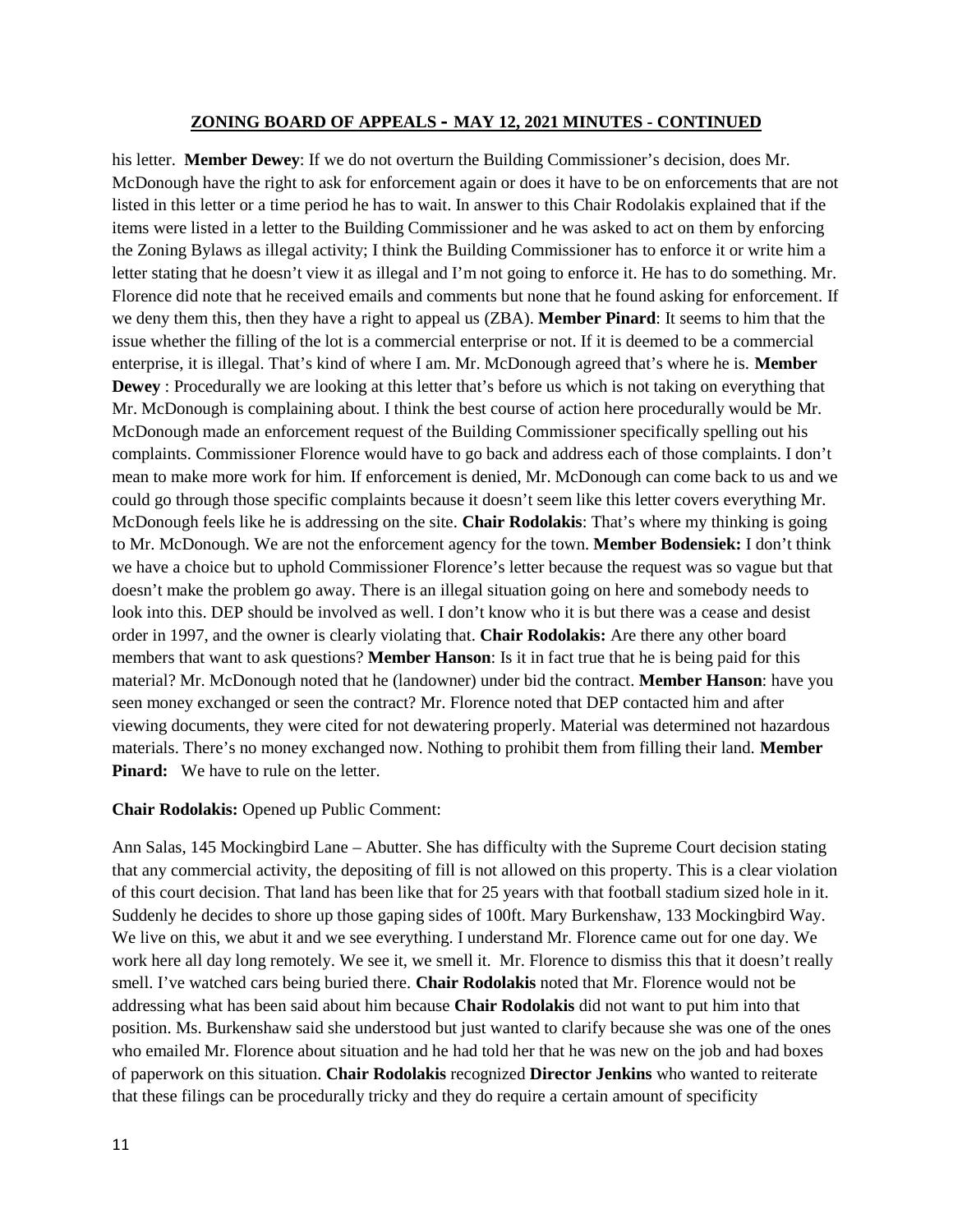relative to the action being done. **Chair Rodolakis –** Closed public comment.

#### **BACK TO BOARD FOR DELIBERATION**

**Chair Rodolakis:** noted that ZBA is constrained in terms of the letter and the procedure. We are being asked to affirm or reverse the Building Inspector's decision with respect to the four corners of his letter. I don't think we have powers beyond that. **Member Dewey**: would like clarification of his previous question from either Director Jenkins or Mr. Florence. If Mr. McDonough's has ability to appeal for a more specific request for enforcement by any actions we take tonight? **Director Jenkins**: does not have satisfactory answer for that. She is not aware of any bar of Mass General Law 40A that would prevent from filing another action for a procedural issue but I would not want to put anyone in a position tonight. I don't have that information. **Commissioner Florence**: It's up to me as to whether I want to enforce. If a question comes to me I will tell you how I will act. If a question comes to me and I have not already addressed then I will certainly consider it for enforcement. I also have the opportunity to readdress it. I'm willing to do that because I don't want to waste the board's time or the court's time but I obviously take everything that is brought to me and consider it in the best interest of the community. To answer Member Dewey's question, it is up to me whether I decide to enforce a new complaint coming in. **Chair Rodolakis**: What I'd like to see is some specific requests or questions he can respond to. If this were to come before us again (and I haven't seen it) saying that this is a commercial dumping/fill enterprise and he was to say that he disagrees that he doesn't think this is commercial; I think we would be in a very different place. If you had evidence of that you could come forward; I personally don't think this could be an endless fill job. I hear you on that and that is what I think. I think you owe Mr. Florence, if you wanted an enforcement from him that he says he is going to go and enforce the ZBA law or I am not going to. You have a clear path and we have a clear path. If that's helpful to you, that's where I am. I'm still of the mind that I am going to affirm the Building Commissioner tonight because I think based on what he understood from you 'all' he answered properly. I think there is a way to restate the questions to him. That is not what we are going to vote on tonight. We can only act on solely what was written in the letter. At this point ZBA went to a vote because they didn't need a withdrawal. Withdrawal wouldn't do any good. It's just a vote. **Chair Rodolakis** moves based on the facts and circumstances from Commission Florence including testimony provided tonight on Appeal No. 2021-016 Mr. McDonough Renoticed that we affirm the decision of the Building Inspector and his denial of an enforcement action in the his letter dated as of January 29, 2021. Seconded by **Member Alves**.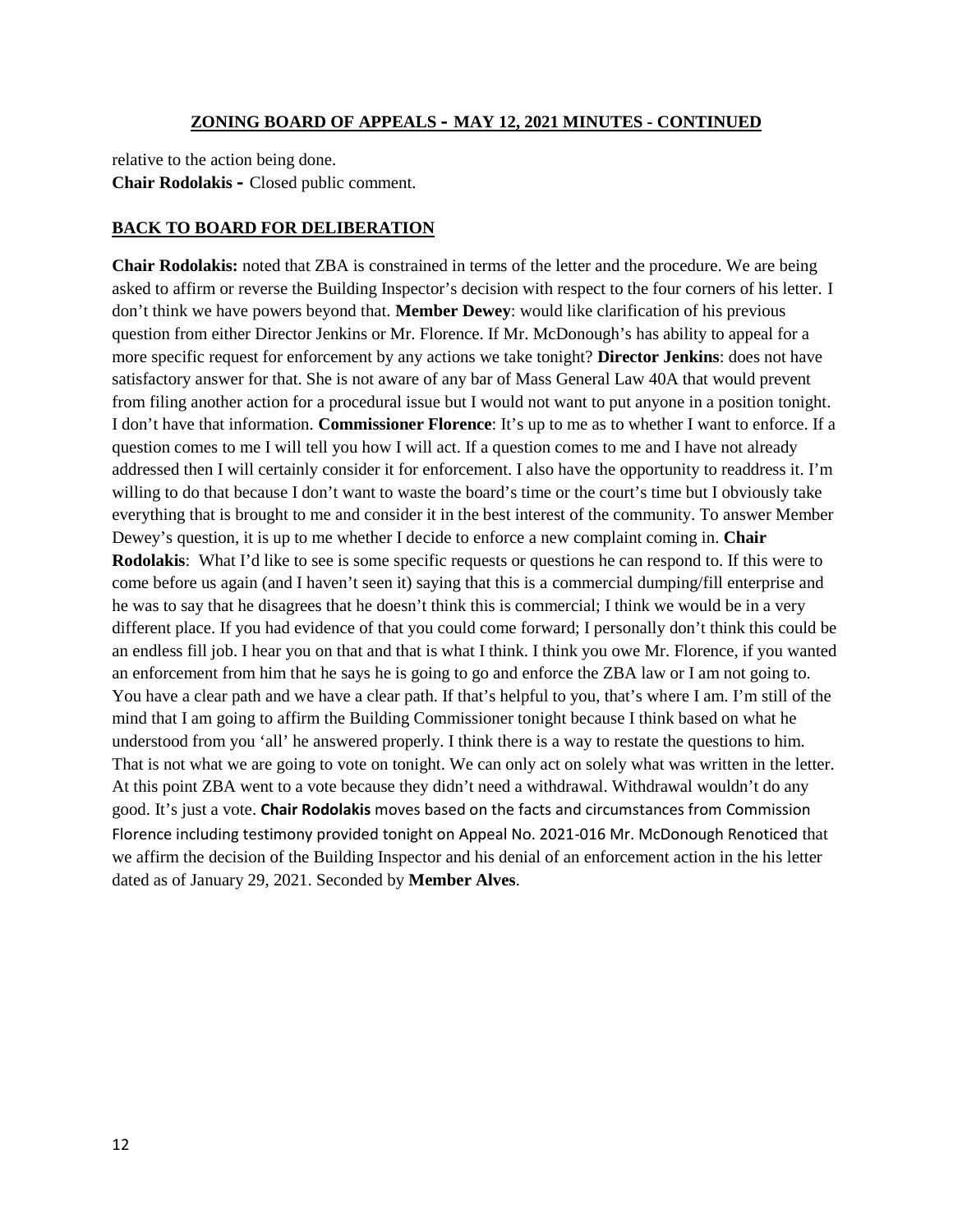| <b>Member</b> | Appeal No. 2021-016 McDonough RE-NOTICED |  |
|---------------|------------------------------------------|--|
| Alves E.      | In favor                                 |  |
| Bodensiek H.  | In favor                                 |  |
| Dewey J.      | In favor                                 |  |
| Hansen M.     |                                          |  |
| Hirsch D.     |                                          |  |
| Pinard P.     | In Favor                                 |  |
| Rodolakis A.  | In Favor                                 |  |
| Walantis T.   |                                          |  |
| Webb, Aaron   |                                          |  |

**All in favor affirming Commissioner Florence's decision in his letter dated January 29, 2021.**

# **NEW BUSINESS**

**Appeal No. 2021-023 Covell** Brian O. Covell and Roey Covell have applied for a Special Permit in accordance with Section 240-47.1 B. (4) Family Apartments. The Applicants are proposing to construct a 600 square foot detached structure and create a 1-bedroom family apartment on the same lot as the principal dwelling. The property is located at 41 Wilton Drive, Centerville, MA as shown on Assessors Map 208 as Parcel 136. It is located in the Residence C (RC) Zoning District.

**Chair Rodolakis** recognized Attorney Mark Beaudreau representing Mr. & Mrs. Covell. Under 240-47.1 they are seeking permission to construct a 600 square foot detached family apartment with only one bedroom for family only. Pretty straight forward. I have read the staff report and his clients are agreeable to the conditions in the report that have been suggested. **Chair Rodolakis** has recused himself from this appeal as Attorney Beaudreau's brother is representing **Chair Rodolakis** on another matter unrelated but **Chair Rodolakis** felt it only fair to recuse himself. **Chair Rodolakis** has placed **Member Dewey** as the Acting Chairman for this appeal as **Member Bodenseik** only has audio. **Acting Chair Dewey** assigned Mark Hanson as the  $5<sup>th</sup>$  voting person for this appeal.

**Acting Chair Dewey:** questions from the Board. **Member Hanson**: Is there any correspondence from neighbors or abutters? Mr. Covell walked around the neighborhood and there hasn't been one objection that we know of. This is detached because of the way the current house is set up really would be eliminating one of the bedrooms in order to make an attached family apartment. They have a good architect. It looks like a cottage and none of the neighbors have any objections that we have heard of. **Member Bodensiek:** Attorney Boudreau you answered my question about why it was detached. No one else has any questions.

**Acting Chair Dewey** opened up public comment. Craig Tamesh lives directly across the street at 40 Wilton Drive. My only question is this is being requested as a family apartment. At any point in the future can it be changed to use as a rental? Attorney Boudreau noted not under the current set up. There are some regulations before the town to allow accessory dwellings that I believe are at the Planning Board Stage at this time. This particular request is for a family apartment. No it would not be rented. Mr. Tamash noted that as a family apartment, he has no problem with it. Bill Davidson 31 Harvest Lane: quick question….does the restriction about renting run with the deed in terms of rental? Attorney Beaudreau: it would. There is an affidavit that is filed with the town and it would ask who resides in the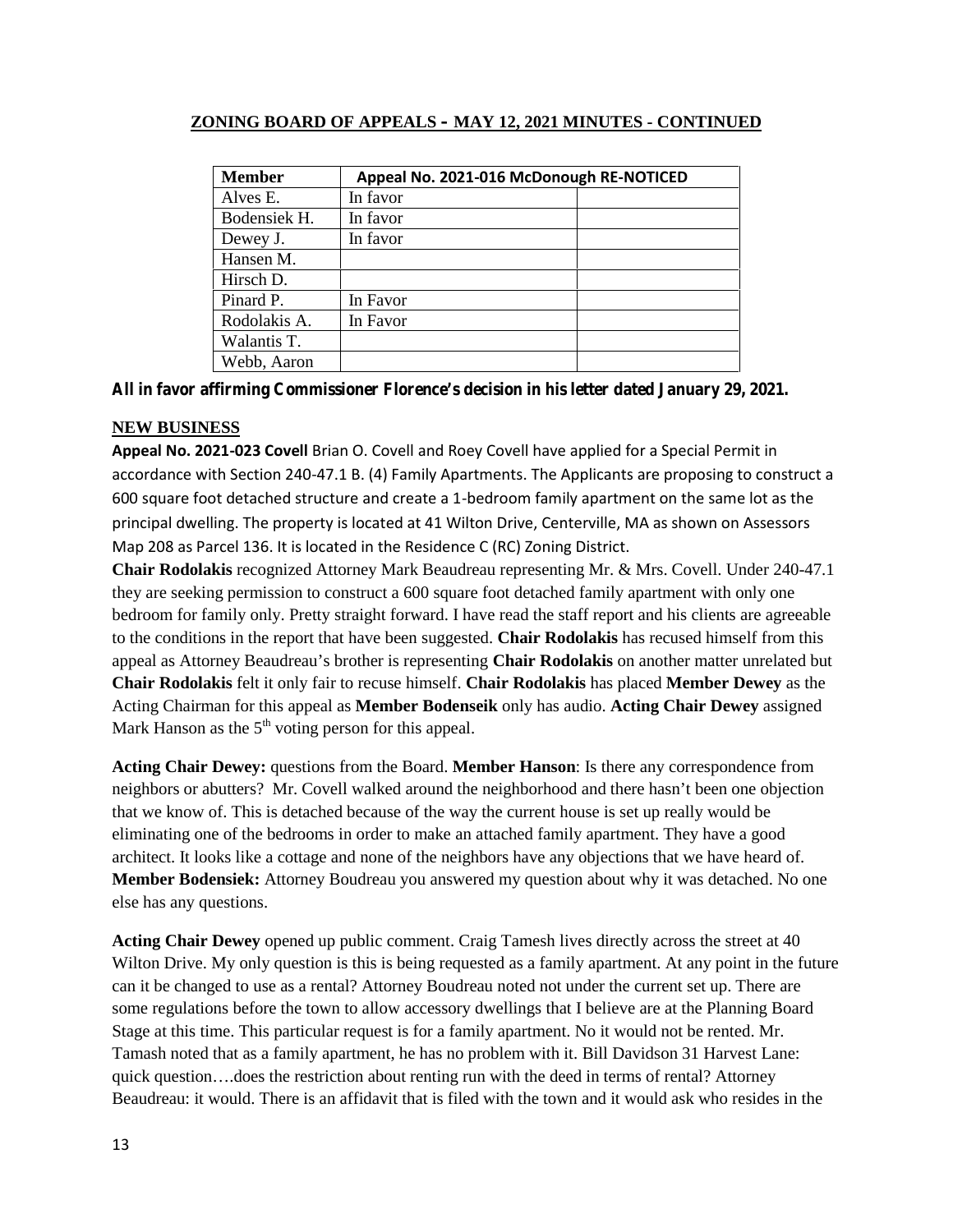space and it would have to be a family member.

**Acting Chair Dewey**: public comment is closed.

# **BACK TO THE BOARD FOR DELIBERATION**

Hearing none. Findings were made by Acting Chair Dewey.

#### **Findings of Fact**

- 1. The application falls within a category specifically excepted in the ordinance for a grant of a special permit. Section 240-47.1. B. allows a Special Permit for a Family Apartment in a detached structure.
- 2. Site Plan Review is not required for single-family residential dwellings.
- 3. After an evaluation of all the evidence presented, the proposal fulfills the spirit and intent of the Zoning Ordinance and would not represent a substantial detriment to the public good or the neighborhood affected.
- 4. The proposed family apartment would not be substantially more detrimental to the neighborhood than the existing dwelling.
- 5. The single-family nature of the property and of the accessory nature of the detached structure are preserved.

| <b>Member</b> | Appeal No. 2021-023 Brian and Roey Covell |  |
|---------------|-------------------------------------------|--|
| Alves E.      |                                           |  |
| Bodensiek H.  | In favor                                  |  |
| Dewey J.      | In favor                                  |  |
| Hansen M.     | In favor                                  |  |
| Hirsch D.     |                                           |  |
| Pinard P.     | In Favor                                  |  |
| Rodolakis A.  |                                           |  |
| Walantis T.   |                                           |  |
| Webb, Aaron   | In favor                                  |  |

CONDITIONS PROPOSED ON STAFF REPORT DATED 4/28/2021

Attorney Beaudreau is satisfied with conditions as written.

- a. Certificate of occupancy. Prior to occupancy of the family apartment, a certificate of occupancy shall be obtained from the Building Commissioner. No certificate of occupancy shall be issued until the Building Commissioner has made a final inspection of the apartment unit and the single-family dwelling for regulatory compliance and a copy of the family apartment accessory use restriction document recorded at the Barnstable Registry of Deeds is submitted to the Building Division.
- b. Annual affidavit. Annually thereafter, a family apartment affidavit, reciting the names and family relationship among the parties and attesting that there shall be no rental of the principal dwelling or family apartment unit to any non-family members, shall be signed and submitted to the Building Division.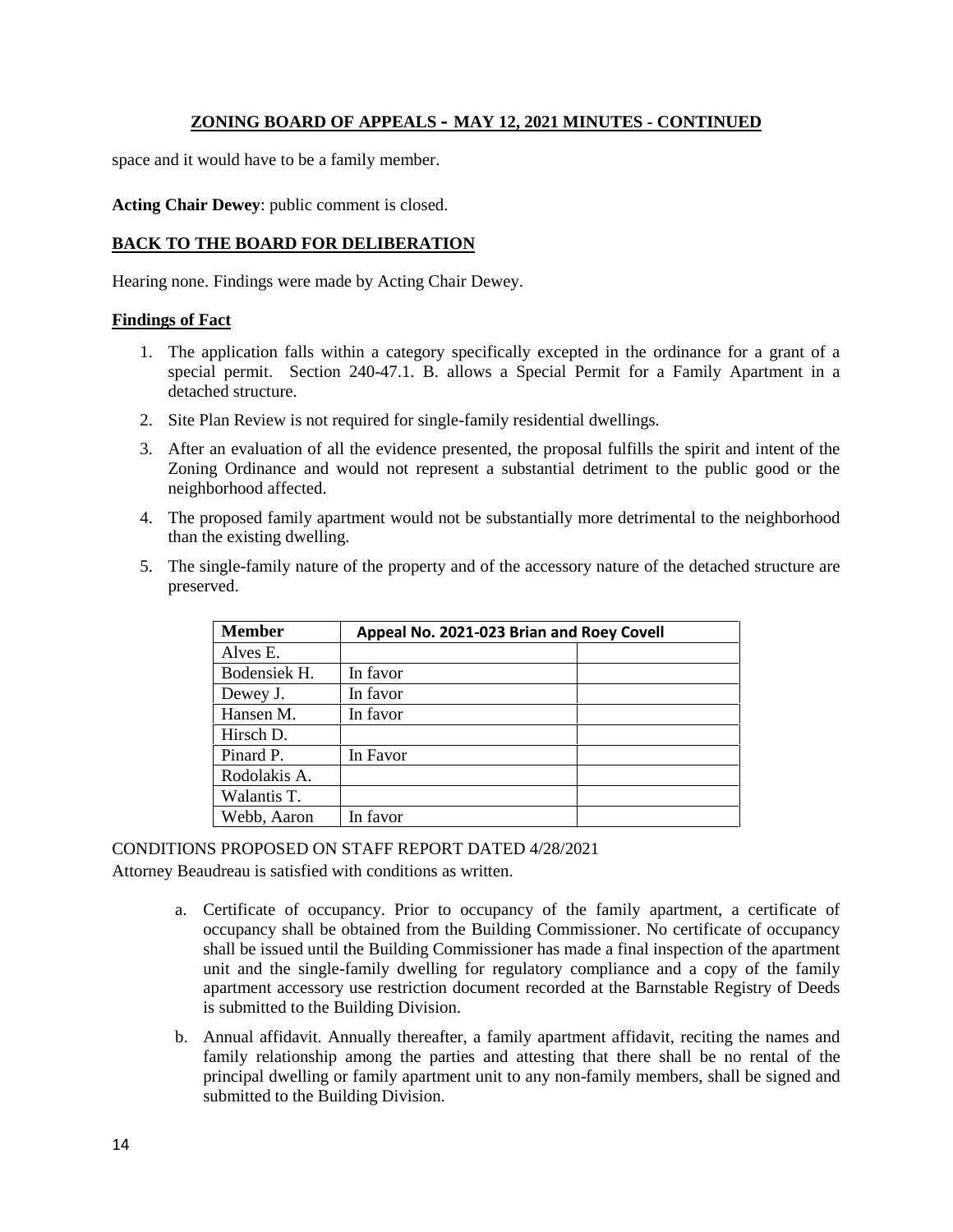- c. At no time shall the single-family dwelling or the family apartment be sublet or subleased by either the owner or family member(s). The single-family dwelling and family apartment shall only be occupied by those persons listed on the recorded affidavit, which affidavit shall be amended when a change in the family member occupying either unit occurs.
- d. When the family apartment is vacated, or upon noncompliance with any condition or representation made, including but not limited to occupancy or ownership, the use as an apartment shall be terminated. All necessary permit(s) must be obtained to remove either the cooking or bathing facilities (tub or shower) from the family apartment, and the water and gas service of the utilities removed, capped and placed behind a finished wall surface; or a building permit must be obtained to incorporate the floor plan of the apartment unit back into the principal structure.
- 2. All mechanical equipment associated with the dwelling (air conditioners, electric generators, etc.) shall be screened from neighboring homes and the public right-of-way.
- 3. The decision shall be recorded at the Barnstable County Registry of Deeds and copies of the recorded decision shall be submitted to the Zoning Board of Appeals Office and the Building Division prior to the issuance of a building permit. The rights authorized by this special permit must be exercised within two years, unless extended.
	- a. Certificate of occupancy. Prior to occupancy of the family apartment, a certificate of occupancy shall be obtained from the Building Commissioner. No certificate of occupancy shall be issued until the Building Commissioner has made a final inspection of the apartment unit and the single-family dwelling for regulatory compliance and a copy of the family apartment accessory use restriction document recorded at the Barnstable Registry of Deeds is submitted to the Building Division.
	- b. Annual affidavit. Annually thereafter, a family apartment affidavit, reciting the names and family relationship among the parties and attesting that there shall be no rental of the principal dwelling or family apartment unit to any non-family members, shall be signed and submitted to the Building Division.
	- c. At no time shall the single-family dwelling or the family apartment be sublet or subleased by either the owner or family member(s). The single-family dwelling and family apartment shall only be occupied by those persons listed on the recorded affidavit, which affidavit shall be amended when a change in the family member occupying either unit occurs.
	- d. When the family apartment is vacated, or upon noncompliance with any condition or representation made, including but not limited to occupancy or ownership, the use as an apartment shall be terminated. All necessary permit(s) must be obtained to remove either the cooking or bathing facilities (tub or shower) from the family apartment, and the water and gas service of the utilities removed, capped and placed behind a finished wall surface; or a building permit must be obtained to incorporate the floor plan of the apartment unit back into the principal structure.
- 4. All mechanical equipment associated with the dwelling (air conditioners, electric generators, etc.) shall be screened from neighboring homes and the public right-of-way.
- 5. The decision shall be recorded at the Barnstable County Registry of Deeds and copies of the recorded decision shall be submitted to the Zoning Board of Appeals Office and the Building Division prior to the issuance of a building permit. The rights authorized by this special permit must be exercised within two years, unless extended.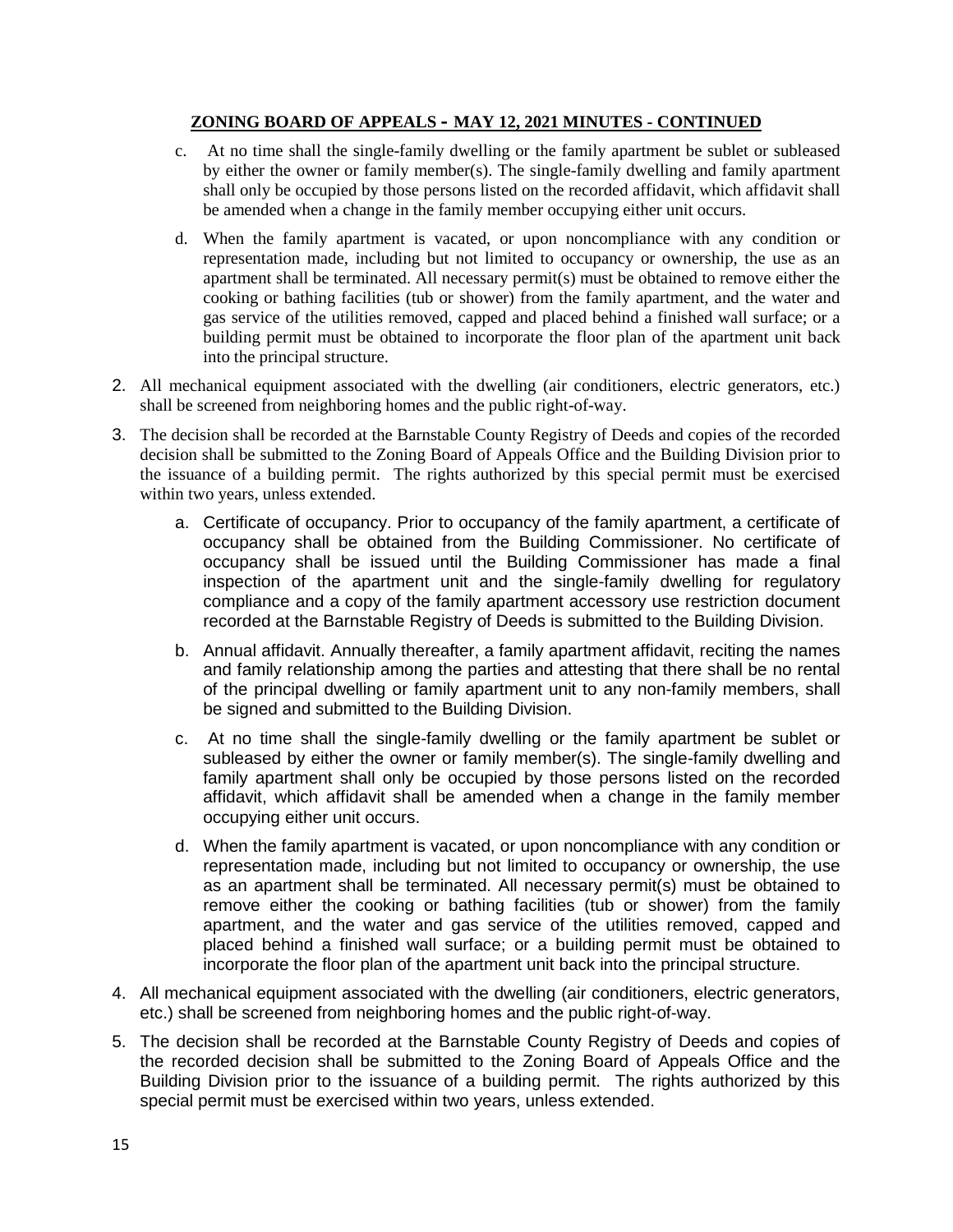- a. Certificate of occupancy. Prior to occupancy of the family apartment, a certificate of occupancy shall be obtained from the Building Commissioner. No certificate of occupancy shall be issued until the Building Commissioner has made a final inspection of the apartment unit and the single-family dwelling for regulatory compliance and a copy of the family apartment accessory use restriction document recorded at the Barnstable Registry of Deeds is submitted to the Building Division.
- b. Annual affidavit. Annually thereafter, a family apartment affidavit, reciting the names and family relationship among the parties and attesting that there shall be no rental of the principal dwelling or family apartment unit to any non-family members, shall be signed and submitted to the Building Division.
- c. At no time shall the single-family dwelling or the family apartment be sublet or subleased by either the owner or family member(s). The single-family dwelling and family apartment shall only be occupied by those persons listed on the recorded affidavit, which affidavit shall be amended when a change in the family member occupying either unit occurs.
- d. When the family apartment is vacated, or upon noncompliance with any condition or representation made, including but not limited to occupancy or ownership, the use as an apartment shall be terminated. All necessary permit(s) must be obtained to remove either the cooking or bathing facilities (tub or shower) from the family apartment, and the water and gas service of the utilities removed, capped and placed behind a finished wall surface; or a building permit must be obtained to incorporate the floor plan of the apartment unit back into the principal structure.
- 6. All mechanical equipment associated with the dwelling (air conditioners, electric generators, etc.) shall be screened from neighboring homes and the public right-of-way.

| <b>Member</b> | Appeal No. 2021-023 Brian and Roey Covell |  |
|---------------|-------------------------------------------|--|
| Alves E.      |                                           |  |
| Bodensiek H.  | In favor                                  |  |
| Dewey J.      | In favor                                  |  |
| Hansen M.     | In favor                                  |  |
| Hirsch D.     |                                           |  |
| Pinard P.     | In Favor                                  |  |
| Rodolakis A.  |                                           |  |
| Walantis T.   |                                           |  |
| Webb, Aaron   | In favor                                  |  |

### **All in favor and the permit is okayed.**

*Chair Rodolakis is back as Chair. Will now continue.*

Discussion and Vote Notice of Project Change – Add 02:32:00

Discussion and Vote Notice of Project Change – Addition of a gymnasium and Exercise Facility. Living Independently Forever (L.I.F.E.) has requested that the Board approve a modification, as an insubstantial change, to Comprehensive Permit No. 2010-036 to allow the addition of a gymnasium and exercise facility for the exclusive use of the residents of the LIFE Condominium as shown on plans submitted on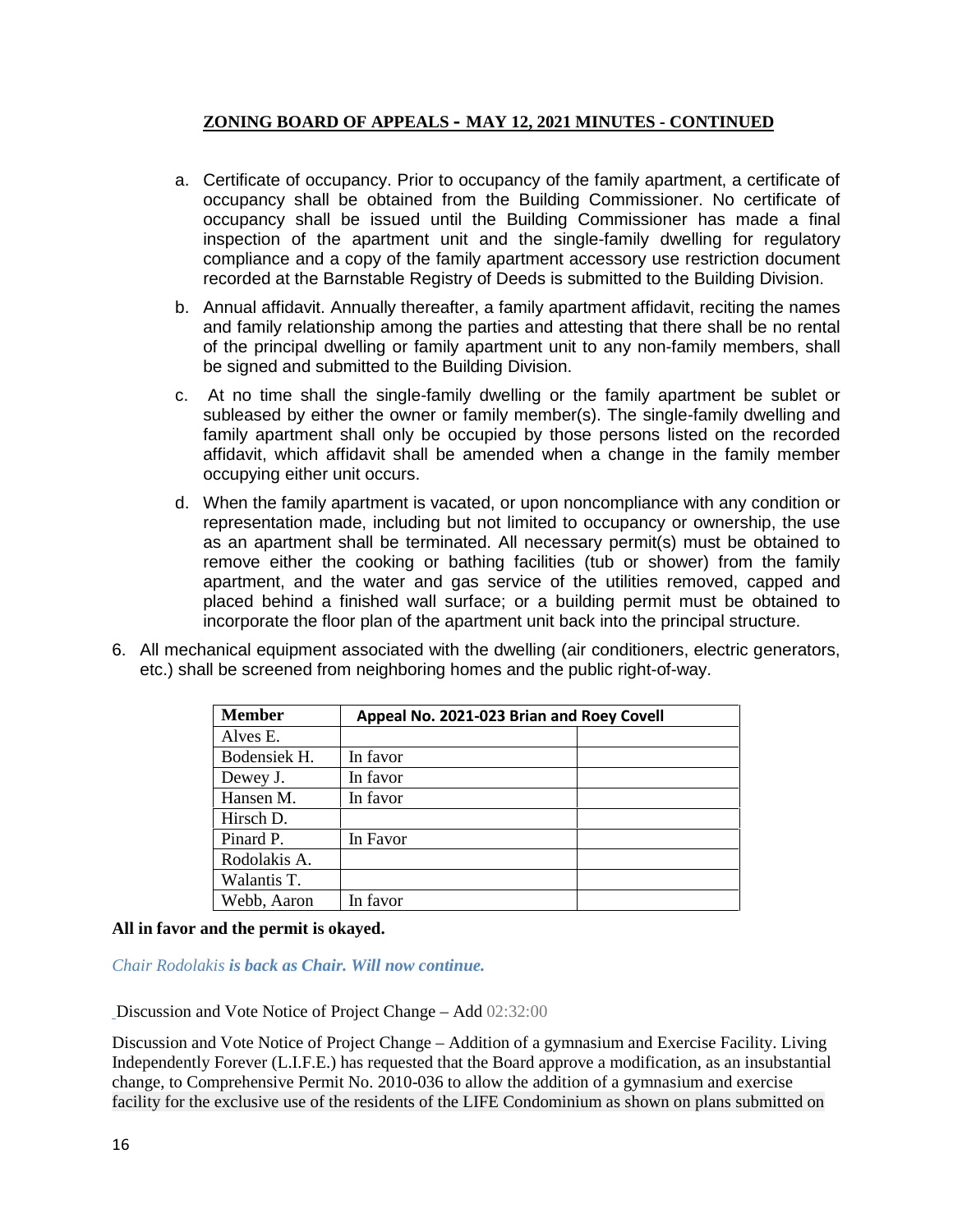April 23, 2021. facility for the exclusive use of the residents of the LIFE Condominium as shown on plans submitted on April 23, 2021.

**Chair Rodolakis** recognizes Attorney Peter Freeman. L.I.F.E has a long and positive history. Facility where learning disabled people live with help and assistance. Under 40B there are certain guidelines as to what is or is not substantial and insubstantial change. The guidelines in the 40B if you are increasing units or changing program itself those can be considered substantial. We respectfully submit that it is reasonable. We went through the typical process and were happy to do it. The building is only used for the residents there. Attorney Freeman introduced Ed Whelan who is Construction person at L.I.F.E. and Dan Ojala from DownCape Engineering who did the site plan. Greg Saronian is the Architect. Ed Whelan first, TOB Facility Director for L.I.F.E. We would construct a building on-site. We have a small fitness room in the basement of building and a small basketball/tennis court in corner of our property and we would like to replace with a small building using same footprints which would give our residents year round indoor facility. Our residents are heavily involved in the Special Olympics programs. Some of our residents have won medals, one a gold medal in the world Olympics three years ago. Physical fitness and nutrition is a big part of our program. This building would be a great great great thing for our residents to enjoy year round. Gregg Saronian (splg) described how the building would look and how it conforms to the neighborhood.

# **BOARD DISCUSSION**

**Member Pinard** – Is there someone on site to assist the residents with the use of the facility? They have fitness instructors in one of the lower level buildings that they use for fitness. **Member Dewey**: The basement space will be reused for something else when they move out of there. Mr. Whelan: that will be repurposed for our employment people that assist the residents in getting jobs out in the community. We've grown so much that we have had to bring in so much help that we are running out of office space. The building being constructed will not bring in more employees, the existing building will free up more office space. No parking demands. Attorney Freeman indicated he has been to the building many times and there is always ample parking during working hours. Residents ride bikes or take buses. Attorney Freeman: including in the packet that you all have. They are all 4 unit buildings. First 16 were two bedroom units and four units in each building. I would say they are roughly 2,000 square foot prints. They may be a little bigger. The two newer buildings are roughly 2 bedroom units; slightly smaller but the footprint is pretty similar to the other two buildings. I think it's pretty consistent what we are proposing. The new building noted Mr. Saronian is 7,433 square feet. Mr. Ojala interjected that the units are pretty close to what Attorney Freeman said.

**Member Dewey** made a motion to approve as a minor modification along with approval of appeal.

| <b>Member</b> | Vote Notice of Project Change to 2010-036 |  |
|---------------|-------------------------------------------|--|
| Alves E.      |                                           |  |
| Bodensiek H.  | In favor                                  |  |
| Dewey J.      | In favor                                  |  |
| Hansen M.     | In favor                                  |  |
| Hirsch D.     |                                           |  |
| Pinard P.     | In Favor                                  |  |
| Rodolakis A.  | In favor                                  |  |
| Walantis T.   |                                           |  |
| Webb, Aaron   |                                           |  |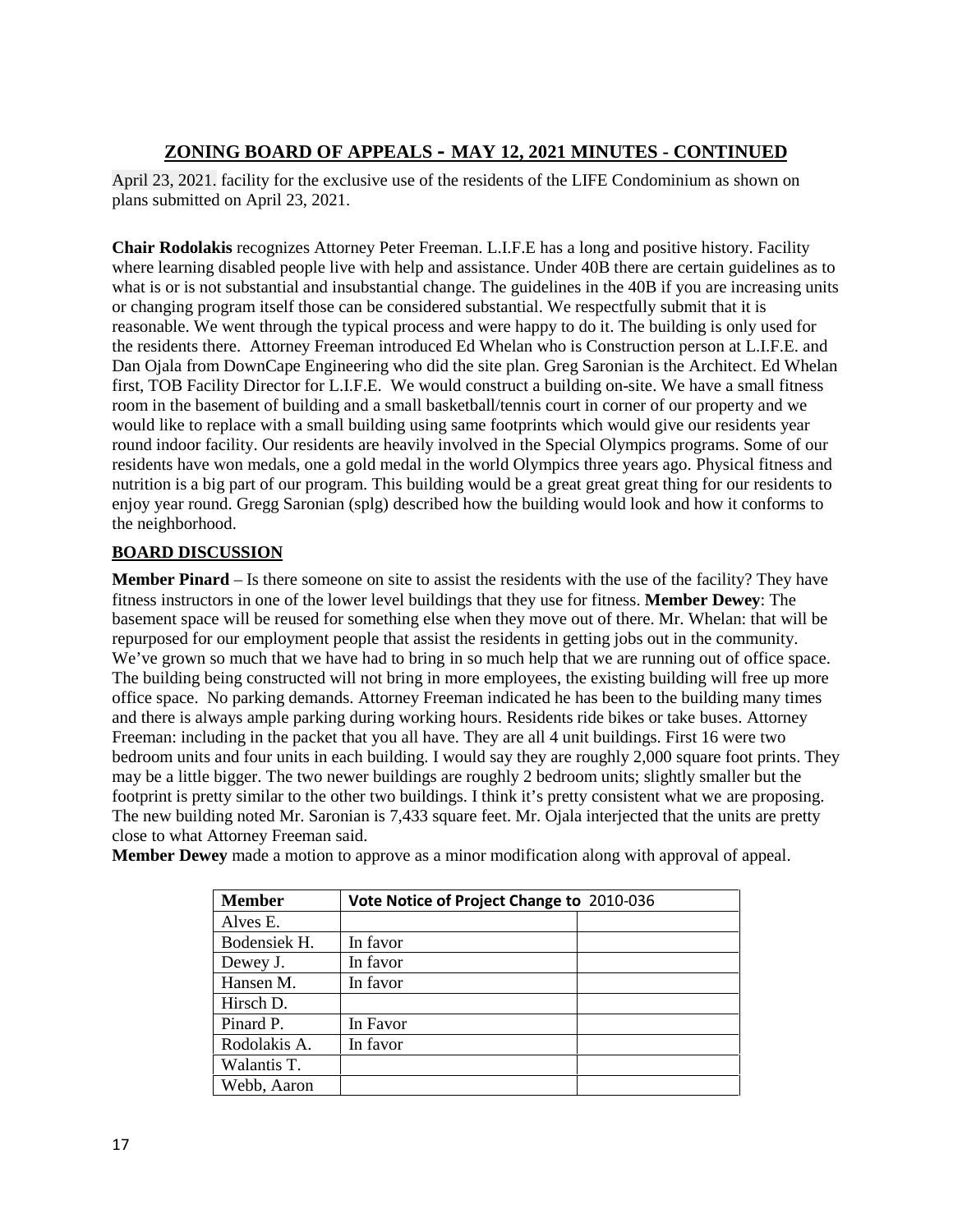### **Matters Not Reasonably Anticipated by the Chair**

None

### **Upcoming Hearings**

May 26, 2021, June 9, 2021, June 23, 2021

Re: May 26<sup>th</sup> Chair Rodolakis noted he will not be here. It was noted that Member Hirsch takes Chair Rodolakis place.

Re: Affordable apt program at 6:30 PM Chair Rodolakis stated he will not be there for this item. Member Dewey will do. The addresses involved are 97 Old Town Rd and 3 Granville Rd in Hyannis,

Other meetings are June  $9<sup>th</sup>$  and June  $23<sup>rd</sup>$ .

# **ADJOURNMENT**

# **Member Pinard move to adjourn and Member Dewey seconded.**

| <b>Member</b> | Adjournment |
|---------------|-------------|
| Alves E.      | In favor    |
| Bodensiek H.  | In favor    |
| Dewey J.      | In favor    |
| Hansen M.     | In favor    |
| Hirsch D.     |             |
| Pinard P.     | In Favor    |
| Rodolakis A.  | In favor    |
| Walantis T.   |             |
| Webb, Aaron   |             |

Respectfully Submitted

Elizabeth B. Silva Temporary Scribe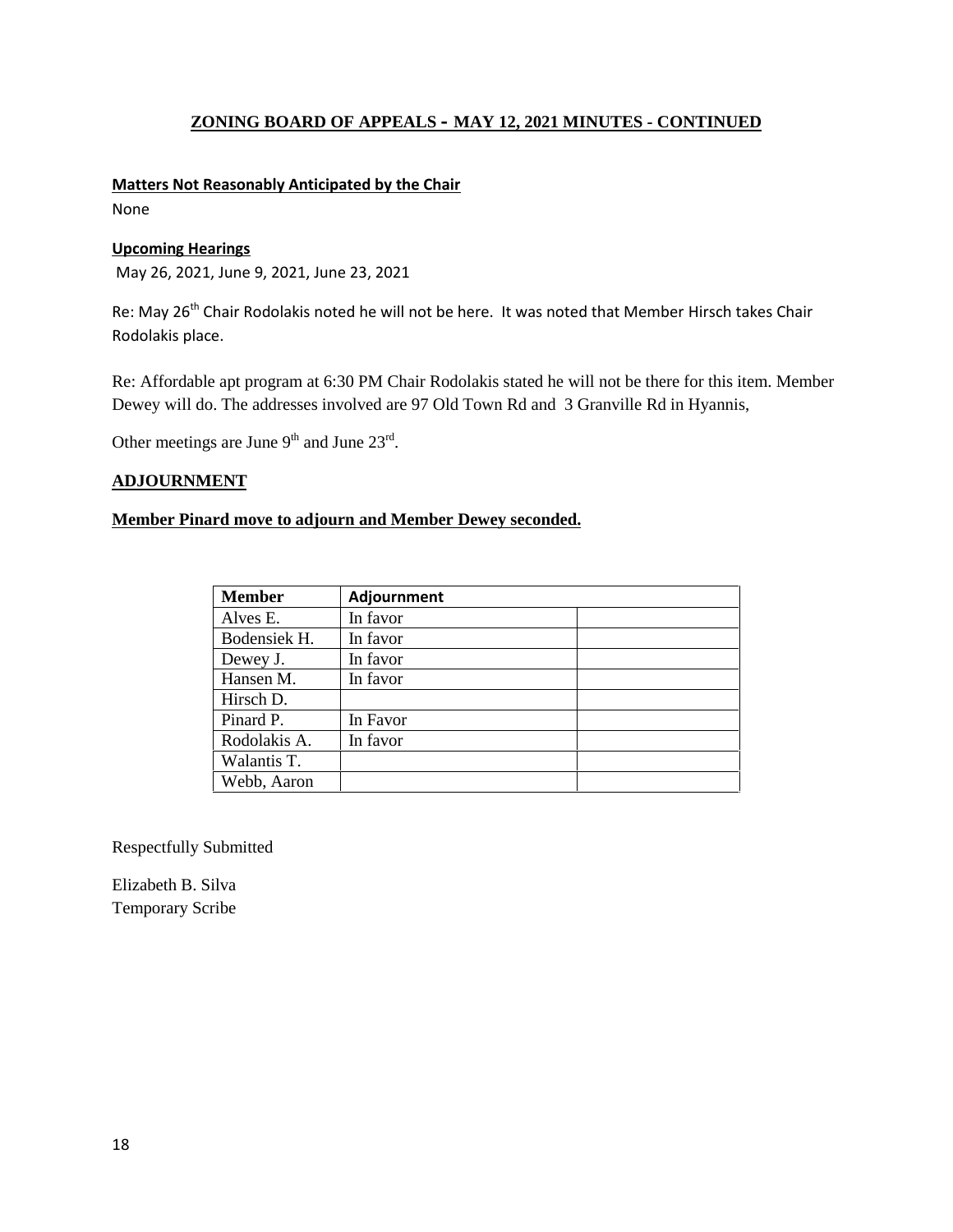**Appeal No. 2021-023 Crawford** William G. Crawford and Lynne A. Crawford have applied for a Special Permit pursuant to Section 240-91.H(3) – Demolition and Rebuilding on a Nonconforming lot. The Applicants are proposing to demolish an existing two-bedroom dwelling and construct a new, four bedroom dwelling on a lot consisting of less than 10,000 square feet. The subject property is located at 181 Hollingsworth Road, Osterville, MA as shown on Assessor's Map 140as Parcel 040. It is located in the Residence C Zoning District.

**DISCUSSION**: **Chair Rodolakis**: A few days ago we received a letter from Attorney Scholls (splg) asking for a continuance to May 12<sup>th</sup> meeting. **Chair Rodolakis** moved to take a vote for acceptance of request for continuance. Mr. Hanson seconded the motion.

| <b>Member</b> | <b>Appeal No. 2021-018</b><br>Acceptance of continuance to<br>ZBA May 12 <sup>th</sup> meeting. | Absent |
|---------------|-------------------------------------------------------------------------------------------------|--------|
| Alves E.      |                                                                                                 |        |
| Bodensiek H.  |                                                                                                 | X      |
| Dewey J.      | In favor                                                                                        |        |
| Hansen M.     | In favor                                                                                        |        |
| Hirsch D.     | In favor                                                                                        |        |
| Pinard P.     | In favor                                                                                        |        |
| Rodolakis A.  | In favor                                                                                        |        |
| Walantis T.   | In favor                                                                                        |        |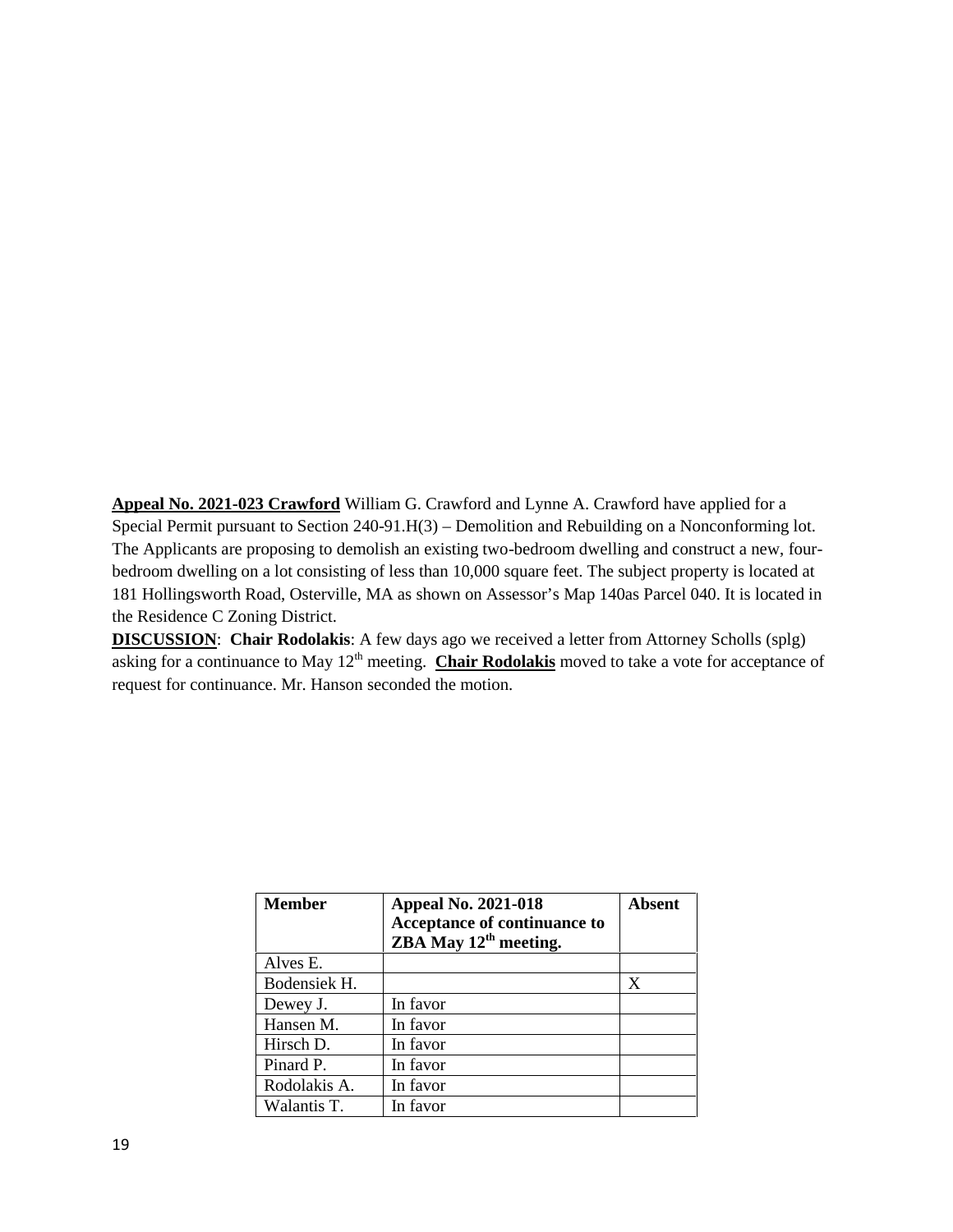| Webb, Aaron | 'In favor |  |
|-------------|-----------|--|
|-------------|-----------|--|

All in favor.

**POINT OF INFORMATION:** Chair Rodolakis recognized Attorney Princi and indicated to him that they (ZBA) would be covering both of his appeals because it makes sense to. Attorney Princi agreed.

**Appeal No. 2021-019** Windmill Sq LLC/Tractor Supply Windmill Square, LLC., has applied for a Special Permit in accordance with Section 240-57 Circumstances warranting reduction of requirements by Special Permit. The Applicant is seeking to reduce the number of required parking spaces from 73 to 60. The subject property is located at 1174 Pitcher's Way, Hyannis, MA as shown on Assessor's Map 273 as Parcel 123. It is located in the Business (B) Zoning District and Groundwater Protection (GP) Overlay Zoning District.

**Appeal No. 2021-020** Windmill Sq LLC/Tractor Supply In the alternative to Appeal No. 2021-019, Windmill Square, LLC., has petitioned for a Variance in accordance with Section 240-53 Landscape Requirements for Parking Lots, Section 240-53 B. setback requirements of a parking lot, and Section 240- 56 Schedule of off street parking requirements. The Petitioner is seeking relief from landscape and parking requirements. The subject property is located at 1174 Pitcher's Way, Hyannis, MA as shown on Assessor's Map 273 as Parcel 123. It is located in the Business (B) Zoning District and Groundwater Protection (GP) Overlay Zoning District.

### **DISCUSSION**:

**Chair Rodolakis** recognized Attorney Princi. Attorney Princi recognized Craig Ferrari. If Attorney Princi misses anything, Craig can "fill in the blanks". Attorney Princi: A DRI approval (over an 8-10 month period) was made from the Cape Cod Commission with multi page findings. The matter was appealed as you well know and that matter is back before you on a very limited basis. Because of the negotiations, discussions and vetting, by the CCC and because of a request by the Town of Barnstable to segregate out a bypass in favor of the Town of Barnstable and also to create a sidewalk on Pitchers Way for safety reasons, the applicant lost a portion of his land which can be seen by the shape of the land based on the plans submitted. By giving up 15 feet along the Bearses way side and another 10 feet on the Pitcher's Way side; because of the request of the town the applicant was in a position where they were not able to fulfill the 73 parking spaces. With respect to the special permit Attorney Princi has provided ZBA with the traffic study that was presented to the CCC, however; probably the easiest way to digest the traffic study is in the decision of the CCC. Referring to Page 8 of the Commission decision referencing F63 the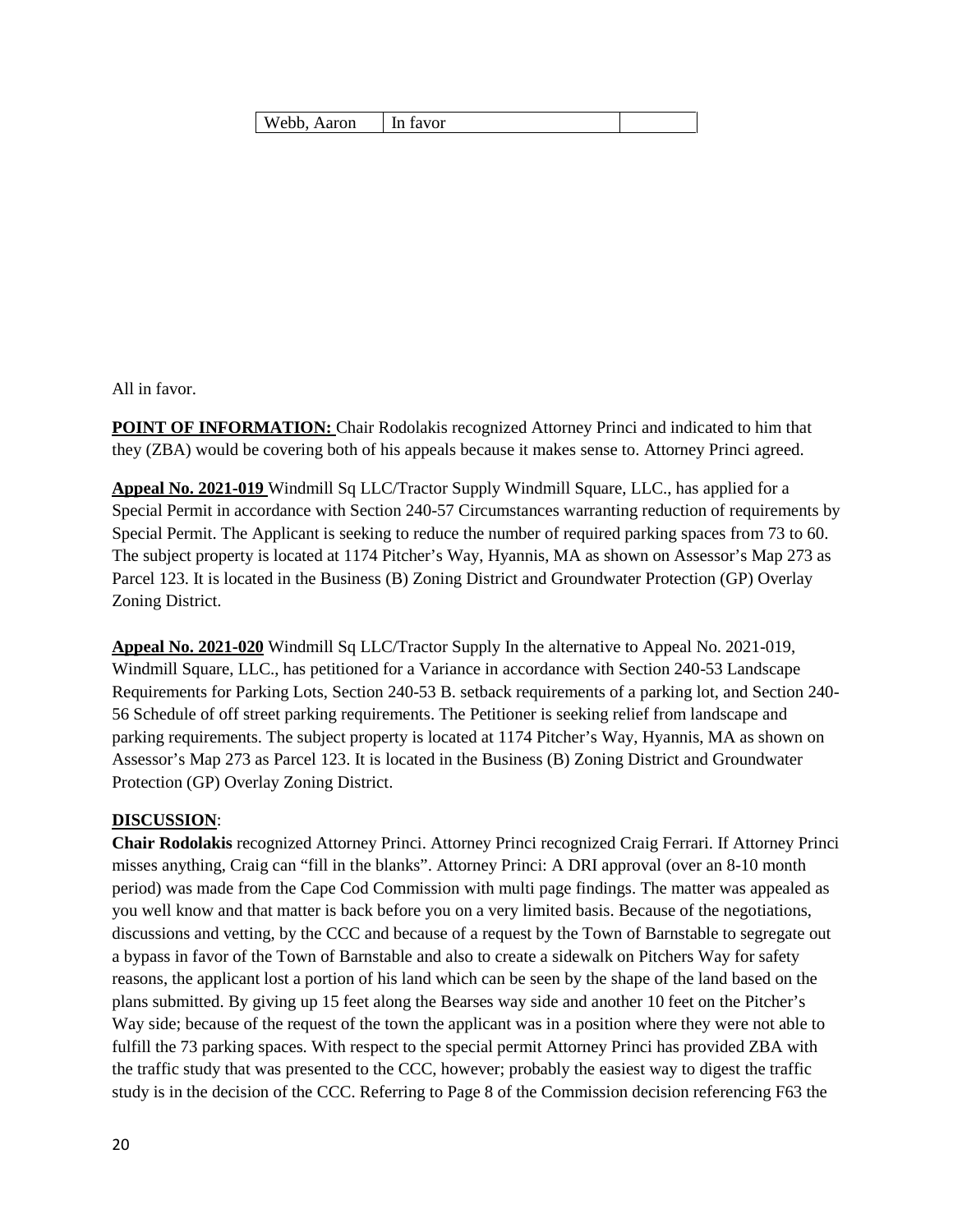Commission did note that the traffic impact study was done by a special organization in keeping with the requirements of the CCC in comparison with other Tractor Supply stores they anticipated during peak hours that there would be 74 vehicles during a weekday peak hour. It is a total of what would be there during a 3-4 hour timeframe. In that section F63, the Commission recognized Tractor Supply is a low volume specialty retailer and generates fewer vehicle trips in general then other types of high volume retail uses. You can rely on the vetting that was done by the CCC in terms of rendering a decision here tonight that the Tractor Supply store appeals to a very limited audience of prospective buyers as opposed to something like "Best Buy" where all of us can go in and buy things for our household. Tractor Supply is geared towards farm use and towards those who are into horticulture farming, raising horses and those people who are dedicated to that type of activity. 74 vehicle trips translates roughly into 30 people being at the store at any one time during peak hours based upon the type of store it is you'll note there are only 8 employees there. Anthony Princi continued: Based upon the special permit where Article 240 Section 57 of the by-law does allow for the granting of a special permit (citing B&C)…..age, or other characteristics of occupant with reduced auto usage and c) characteristics of use validating normal calculating of parking demand. The findings of the CCC are substantiated by the traffic study and support in my belief a special permit for a number of reasons: 1) we have special characteristics of the occupants (those being limited to the number of farmers, horticulturists those with animals of the store which reduces the usage as noted by the traffic study; 2) the characteristics of the use of the normal calculating of parking is also in play based upon the finding that this is a low volume, specialty retailer and generates fewer field trips then other types of high volume users. With respect to what is request, part of vetting through the site plan we were able to create the landscape plan in a way that we do not need any landscape relief. The only thing we need is the parking from 73 to 60. Craig Ferrari, DownCape Engineering who responded with an affirmative. We have evergreen landscape plantings and buffers to shield some of these parking and storage areas from the road. As you can see from the site plan, there are several different types of planting going back into this site to help beautify it and create a buffer between these roadways. Attorney Princi continued with noting that he made reference to the applicant who was asked by the Town of Barnstable to dedicate land for the easement which is noted and highlighted on Page 9 of the decision and the F72 paragraph does talk about the fact that of the 8 employees it is encouraged to have them use the bicycle racks that are there. This is part of the mitigation. They have programs to encourage car pooling. To summarize Attorney Princi noted with respect to both appeals we are only seeking reduction from the 73 to 60 parking spots. With respect to the variance, it's the same thing. If you do not find that 240-57 is in play my argument to you on the variance side of things is given the shape of the parcel which is clearly a difficult site to build on and the fact that we were required and asked to and voluntarily did dedicate the bike path to the town, that shape factor along with the dedication of the bike path prevented us from meeting the goal of 73 parking spaces.

#### **BOARD DISCUSSION WITH QUESTIONS/COMMENTS**

Hearing None -

#### **Public Comment:**

**Chair Rodolakis** opened up both Appeals for comment by the Public. **Chair Rodolakis** recognized Gordon Starr of Barnstable. He noted that he watched the original Planning Board meeting. He noted everything was settled. He has no site plans in front of him. What happened that the bike path and parking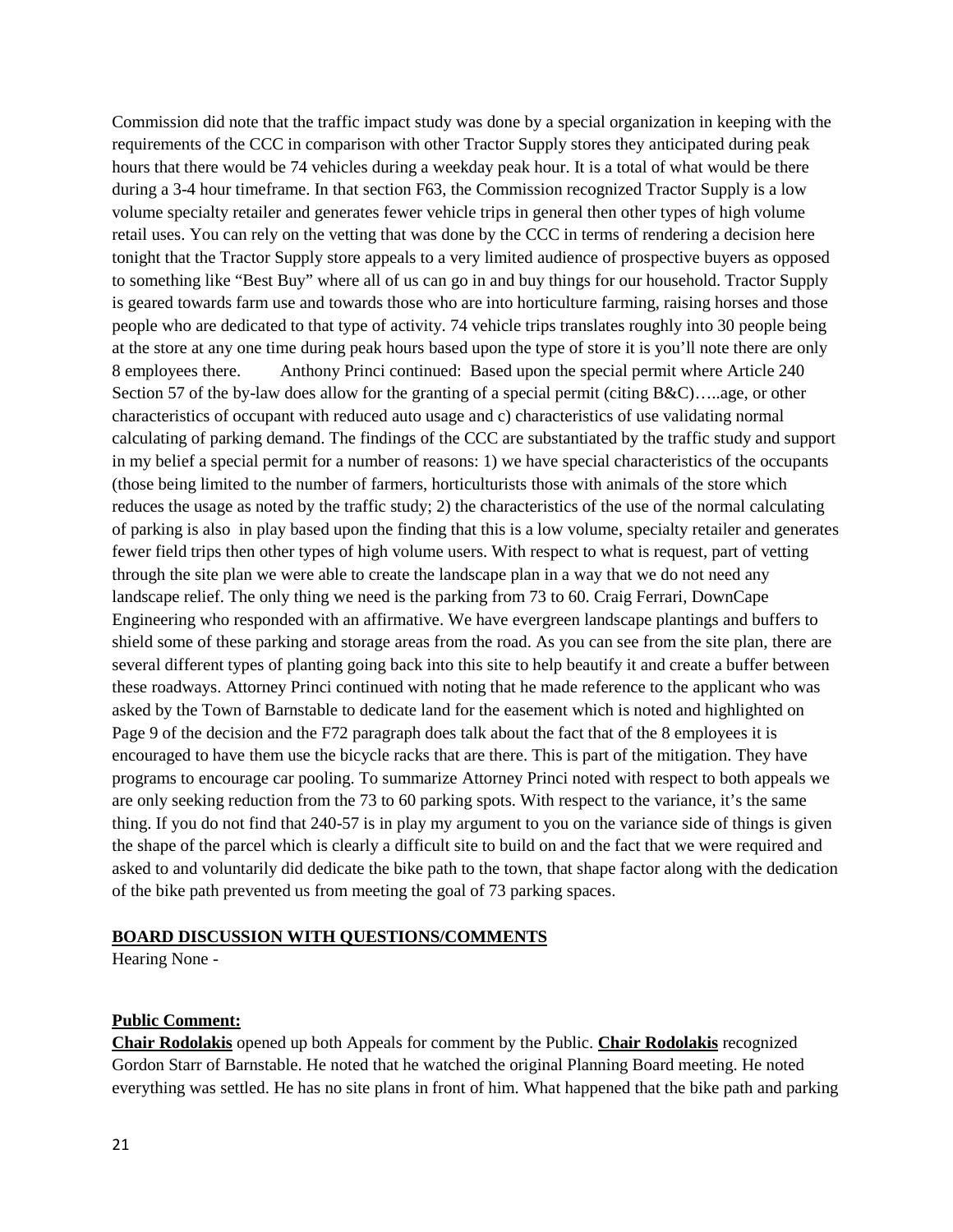was settled? Why is everything moving around and he asked that the ZBA keep in mind that Tractor Supply's business could change because that is what is happening to businesses. Please keep that in mind. Attorney Princi responded to this query. The proposal really has never changed in terms of the total number of parking which was 60 and the DRI approval was the same showing 60. Even with the DRI approval, we still wanted to come back to the town requesting the relief and we did identify it and it is stated in the decision that we show 60, the town by-law technically requests 73. We've requested relief on two fronts; the permit and variance front and I fully agree with you that if the character of the store would change from a low volume store to a high volume store that would change the approval and I believe as part of the write-up on this from the Planning Dept., Elizabeth Jenkins has made certain recommendations to the board to consider putting some language in any approval so that if the use of the store changes; the special permit or variance granted would be changed as well. **Chair Rodolakis** recognized Ms. Brigham who noted that on the main page under Boards and Committees if you click down to Zoning Board of Appeals the meeting materials are there. **Chair Rodolakis** recognized another member of the public. Susan Silvestri, 20 Schooner Lane….Question: Could someone define to me landscape relief. Could someone help me with the extensive landscape buffers? Attorney Princi: The CCC required us to put in an extensive landscape program. It involved over 400 plantings many of which were from 10 to 30 feet along with other bay shrubs to shield especially the parking area away from the Pitcher's Way side where the residential section is. We also have some buffering on the Pitcher's Way side because we have the bike path there. As a result of the appeal, we added 10 or 15 large trees (those that will grow to 30 feet) buffering the building from residences on Pitcher's Way and extended around the corner of the building as well. We had to eliminate some bay shrubs in order to put the larger trees in. the landscaper has been vetted both with the CCC and the town. Once we get through this we have one last step and that's because we added more vegetation. We have to go back to the commission to get permission to allow us to put more in. Carol Ramos, 5 Schooner Lane: She attended all the Cape Cod Commission hearings and she feels like there are a lot of inconsistencies because the CCC had all these conditions and it is her understanding that Tractor Supply was going to downsize their outside storage and in regard to that, there was an appeal and because of that downsize they were no longer having to follow through with what the CCC said they needed to do. Now they are expanding again. I am confused on that point. When I bought my house it wasn't zoned for that kind of business. All these things keep happening and she feels it's very strange. Now there is a landscape issue. We are moving parking spaces and all these things……………myself and all my neighbors cannot believe what we are looking at. They didn't preserve the trees that DownCape Engineering identified as being preserved…the bike path…the sidewalk…there have been people who have been hit and killed on this road. Just down the road there was a little girl on West Main who was hit by a car. Craig Ferrari addressed these issues here. **Chair Rodolakis** reminded viewers in the public comment segment that Tractor Supply has already had their hearings...and he wants to stay with the subject that are before ZBA today. The reduction of parking spaces. Attorney Princi…..with respect to the landscaping. We tried to do as much shading on the residential side consistent with what we were directed to do on the residential side by the CCC. I believe we are within the requirements of the CCC with regard to landscaping and by the town. Discussing of crosswalks is not under ZBA's jurisdiction. Attorney Princi: according to our landscaper designer, the smaller shrubs that have to be moved and the larger trees put in will shade to the top of the building. The developer is committed to putting in more to additional planting. Public Comment is now closed.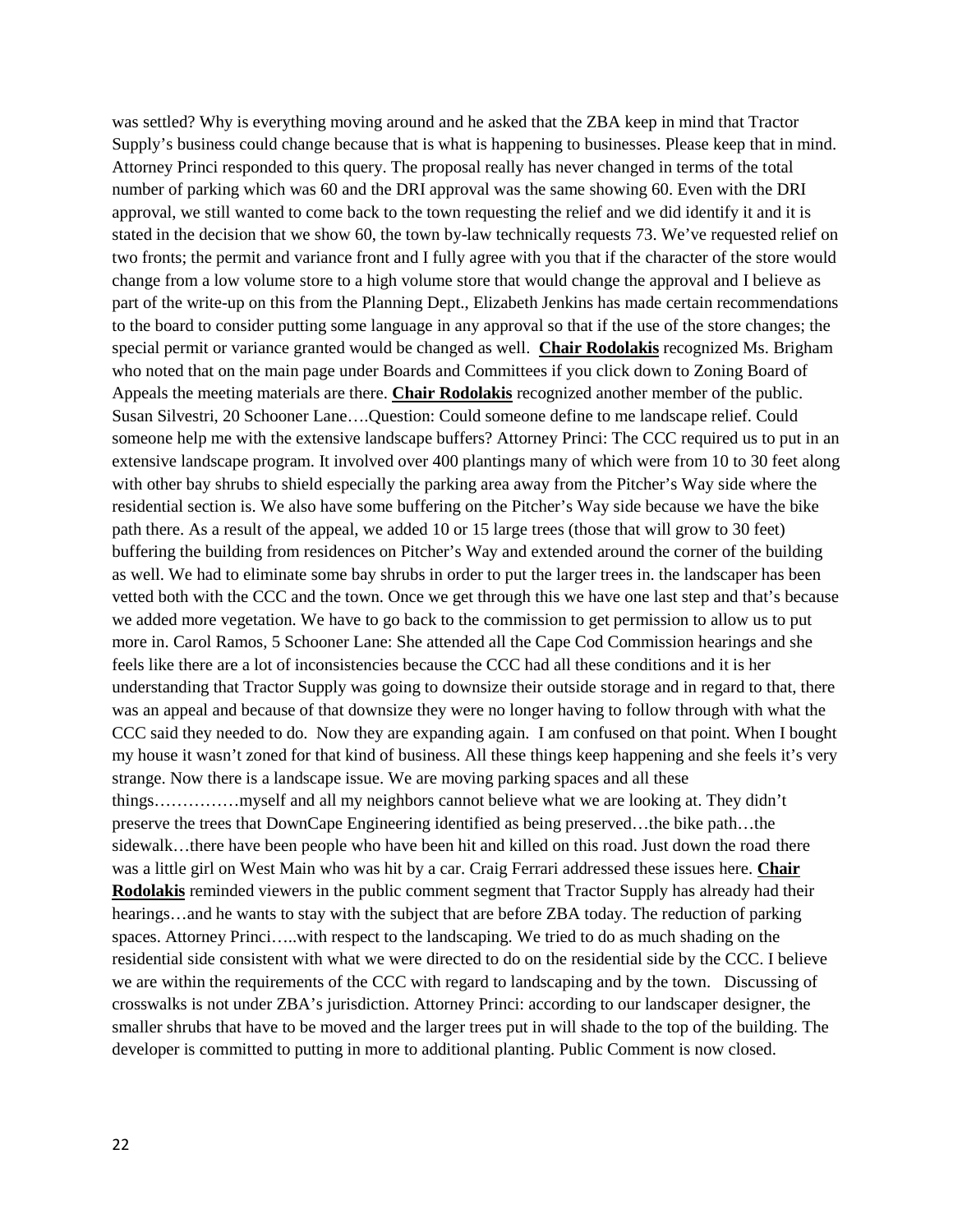#### **BOARD DELIBERATION**:

### **SPECIAL PERMIT** – Discussion

**Member Walantis** noted that in reviewing the site plans, 13 of these spots are behind the building and on grass. There is a wooden fence gate and all the vegetation areas. He has a concern. That leaves with the handicap spots (47) take those away leaving 43 (that's a pretty big limitation). Attorney Princi responded that the CCC asked that they use pervious pavers. They will be pavers that allow some drainage but they are going to be a hard paver with holes in it. **Member Walantis**: asked about the grass free products. Mr. Ferrari noted that these are grass free products set in loam. Pavers that have loam in between that allow the grass to grow. The need to put the grass free products there is to satisfy storm drainage protection. **Member Dewey** asked about display areas using pervious pavers. Mr. Ferrari noted that display areas are something Tractor Supply is seeking. They have large products that they want to display outside. **Member Dewey** – that is all customer pickup/storage outside that is required. Mr. Ferrari affirmed. **Member Dewey** – there is no reason for that area to be cut back? Attorney Princi replied that this has been approved by the DRI process and it conforms for the tenant. It is a fenced in area that has been fully vetted and approved. There is an access to that area in the back of the building – customers can park in that area and go in the other way again we don't anticipate that the parking spaces in the front of the building will be used but should the back areas become necessary and the parking spaces become necessary, they are available. They are easily accessible – close to entry ways. During snow storms, they will have to be cleaned and taken care of. **Member Walantis** feel the congestion problem looks huge here. **Member Pinard** asked if the parking spaces as it was laid out with the 60 spots approved by the CCC and the town. Attorney Princi replied it was and with respect to the pervious construction that was recommended and requested by the CCC. And it's part of the approval. They rearranged some things and suggested we do this layout. **Member Bodensiek** would be in favor of some reduction in green space as long as it doesn't go against the Commission. More discussion ensued here regarding more parking versus bike path and how the plans have already been approved by CCC as they are. **Member Hanson** feels that this is not a high traffic business since they cater to farmers, farm animals and even at peak it will not be like a full parking lot. **Member Webb** questioning where the additional 13 spots were eliminated from. **Member Hirsch** added that he used to be in this business and around the country he has been in Tractor stores and has never seen more than 15 people at a time in the store on sites larger than this one. He thinks there is more than sufficient amount of parking. It's not a high traffic store. It is a very successful business. **Member Dewey** feels everyone's point is valid but should put in the conditions that if there is expansion or the use changes or goes to a different occupant; they need to come back to the board. **Members Pinard** and **Hirsch** agree with **Member Dewey.**

### **FINDINGS OF FACT**

- 1. The application falls within a category specifically excepted in the ordinance for a grant of a special permit. Section 240-57 allows a reduction in parking where reduced parking appears to be adequate due to the specific use of the building.
- 2. After an evaluation of all the evidence presented, the proposal fulfills the spirit and intent of the Zoning Ordinance and would not represent a substantial detriment to the public good or the neighborhood affected.
- 3. A Site Plan has been reviewed and found approvable with conditions. (See letter dated April 16, 2021).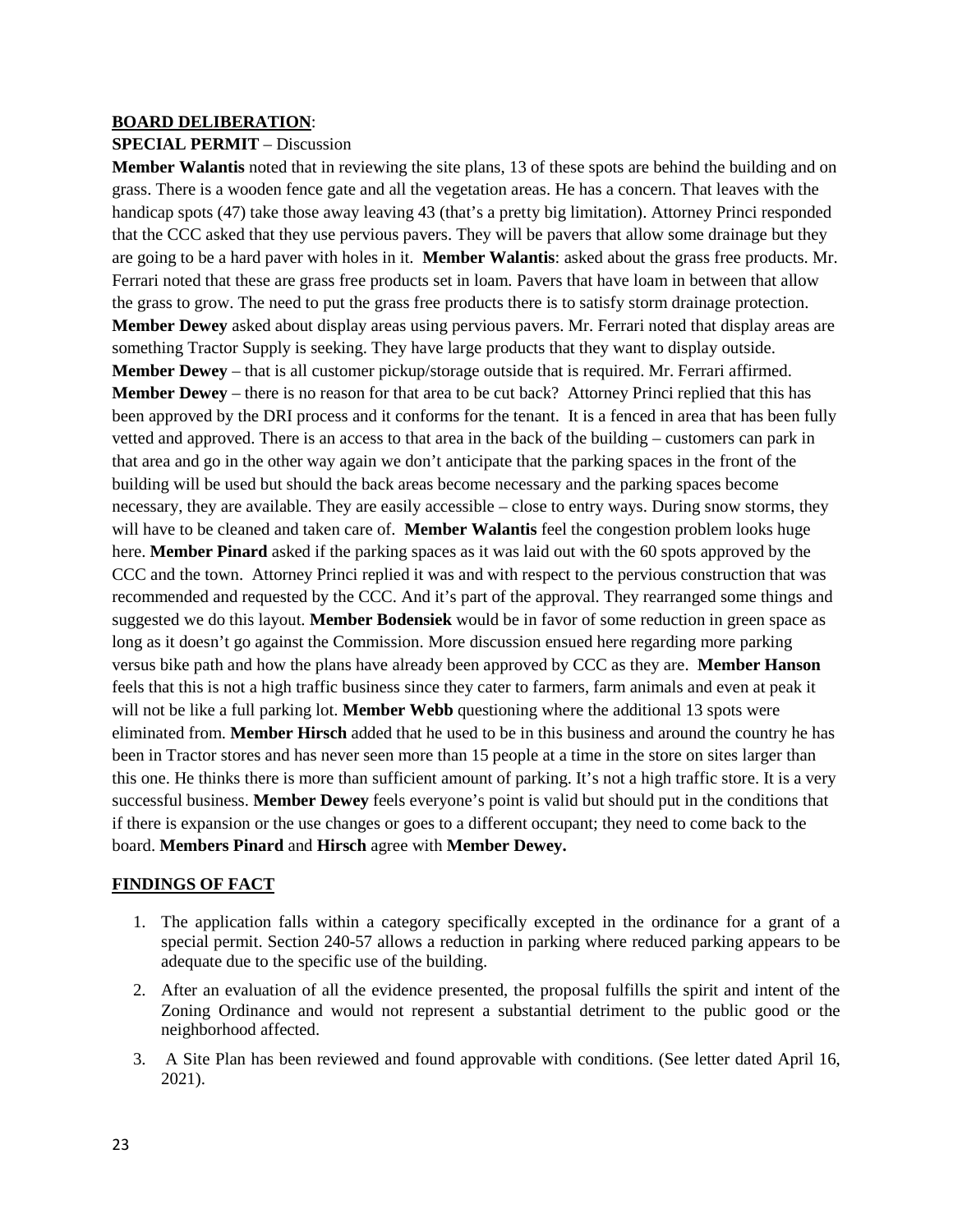- 4. Such uses do not substantially adversely affect the public health, safety, welfare, comfort or convenience of the community.
- 5. In granting a special permit that reduces the requirements of Article VI of the Zoning Ordinance (Off-Street Parking Regulations) pursuant to 240-57, the Board finds that lesser off-street parking is adequate given special circumstance

| <b>Member</b> | <b>Appeal No. 2021-019</b> | Absent |
|---------------|----------------------------|--------|
|               | <b>Special Permit</b>      |        |
| Alves E.      |                            |        |
| Bodensiek H.  | In favor                   |        |
| Dewey J.      | In favor                   |        |
| Hansen M.     |                            |        |
| Hirsch D.     | In favor                   |        |
| Pinard P.     | In favor                   |        |
| Rodolakis A.  | In favor                   |        |
| Walantis T.   |                            |        |
| Webb, Aaron   |                            |        |

# **All in favor for special permit on Appeal No. 2021-019 – Special Permit Decision:**

- 1. Special Permit No. 2021-019 is granted to Windmill Square LLC to allow a reduction of required parking spaces from 73 to 60 pursuant to Section 240-57 at 1174 Pitcher's Way, Hyannis, MA.
- 2. The site development shall be constructed in substantial conformance with the preliminary site plans entitled "Tractor Supply Company Site Construction Plans 1174 Pitchers Way Hyannis MA 02601" Sheets C-001, C-100 C-200, C-300, C-301, C-400, C-401 by Down Cape Engineering dated May 8, 2018 with the last revision date of March 29, 2021 with the additional updated Tractor Supply Company Layout Site Plan with the last revision date of April 21, 2021, and the Tractor Supply Company Civil Layout Plan with the last revision date of April 27, 2021 by Down Cape Engineering.
- 3. The project shall comply with the Site Plan Review approval dated April 16, 2021, the conditions of which shall be incorporated as conditions of this decision.
- 4. No further additions or alterations shall be permitted without approval from the Board.
- 5. Special Permit No. 2021-019 is granted to Windmill Square LLC so long as the tenant is Tractor Supply Company and the use remains a low volume specialty retailer. Any alterations will require Zoning Board of Appeals approval.
- 6. This decision shall be recorded at the Barnstable County Registry of Deeds and copies of the recorded decision shall be submitted to the Zoning Board of Appeals Office and the Building Division prior to issuance of a building permit. The rights authorized by this Special Permit must be exercised within two years, unless extended.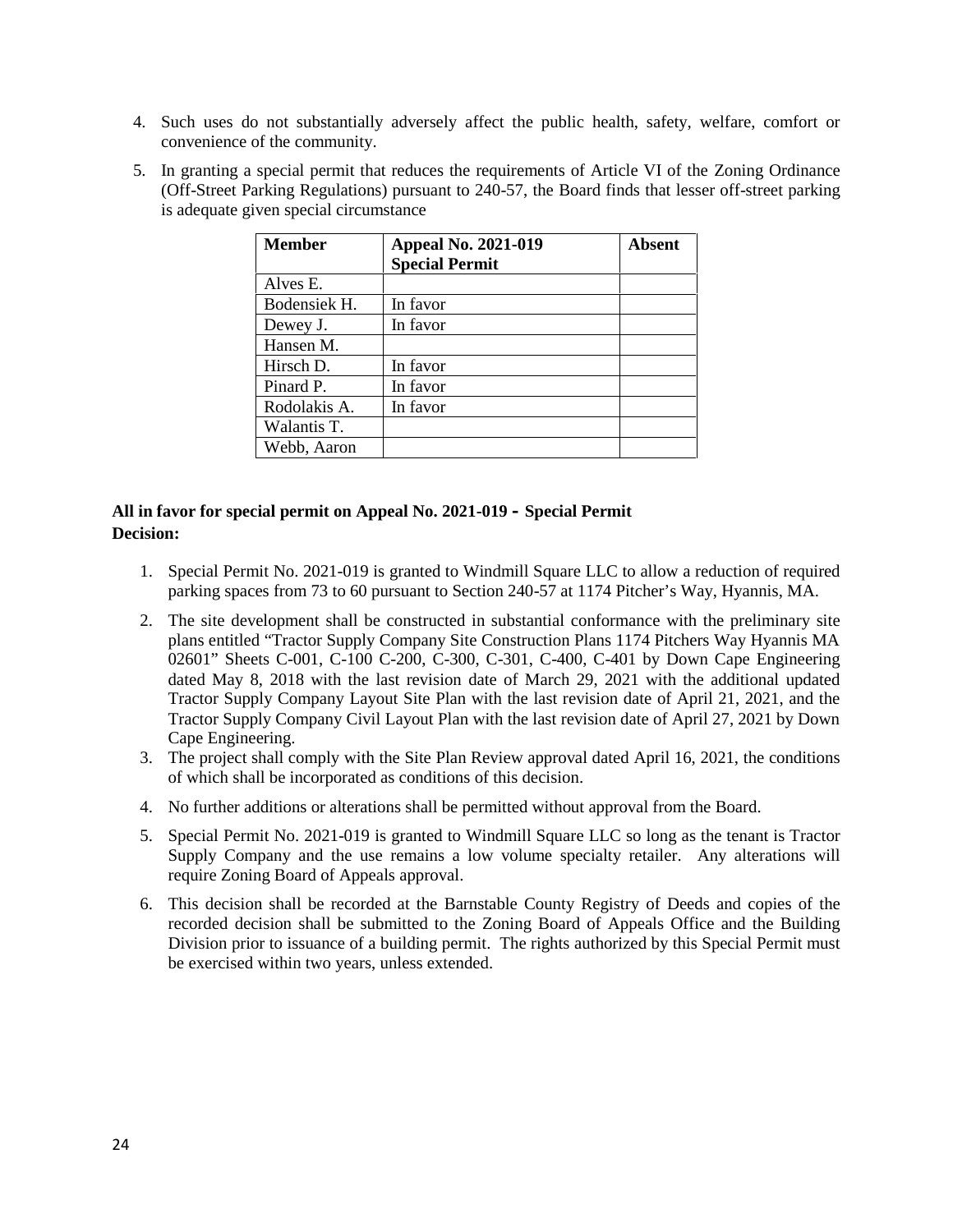| <b>Member</b> | <b>Appeal No. 2021-019</b> | <b>Absent</b> |
|---------------|----------------------------|---------------|
|               | <b>Special Permit</b>      |               |
| Alves E.      |                            |               |
| Bodensiek H.  | In favor                   |               |
| Dewey J.      | In favor                   |               |
| Hansen M.     |                            |               |
| Hirsch D.     | In favor                   |               |
| Pinard P.     | In favor                   |               |
| Rodolakis A.  | In favor                   |               |
| Walantis T.   |                            |               |
| Webb, Aaron   |                            |               |

# **All in favor on Conditions for Appeal No. 2021-019 – Special Permit**

### **VARIANCE ON APPEAL NO. 2021-020**

Attorney Princi has requested to withdraw the variance without prejudice. **Chair Rodolakis** so moves. Seconded by **Member Pinard**.

|                     | <b>Member</b> | <b>Appeal No. 2021-020</b><br><b>Special Permit</b> | <b>Absent</b> |                   |
|---------------------|---------------|-----------------------------------------------------|---------------|-------------------|
|                     | Alves E.      |                                                     |               |                   |
|                     | Bodensiek H.  | In favor                                            |               |                   |
| Appeal 2021-020     | Dewey J.      | In favor                                            |               | withdrawn         |
| without prejudice.  | Hansen M.     |                                                     |               | $-$ all in favor. |
| <b>APPEAL 2021-</b> | Hirsch D.     | In favor                                            |               | 016               |
|                     | Pinard P.     | In favor                                            |               |                   |
| Appeal No. 2021-    | Rodolakis A.  | In favor                                            |               | 016 McDonough     |
|                     | Walantis T.   |                                                     |               |                   |
| <b>RE-NOTICED</b>   | Webb, Aaron   |                                                     |               | James             |
| McDonough of        |               |                                                     |               | 111 Mockingbird   |

### **APPEAL 2021- 016**

# **Appeal No. 2021** RE-NOTICED

Lane, Marstons Mills, MA has filed an appeal of an Administrative Official's Decision. The appeal cites Zoning Ordinance §240-10 Prohibited Uses and states: "the nature of activity presently is not legal use, request is to end all non "by right" activities immediately by enforcing Barnstable Zoning bylaw against prohibited uses." The Building Commissioner issued a 'Notice of Zoning Ordinance Request for Enforcement Denial' to Mr. McDonough on January 29, 2021. The subject property is located at 810 Wakeby Road, Marstons Mills, MA as shown on Assessors Map 013 as Parcel 052. It is located in the Residence F (RF) Zoning District. Member Pinard moved to continue this appeal to May 12<sup>th</sup> with **Member Dewey** seconding.

| <b>Member</b> | Appeal No. 2021-016 -<br>Continue to May 12 <sup>th</sup> . |
|---------------|-------------------------------------------------------------|
| Alves E.      |                                                             |
| Bodensiek H.  | In favor                                                    |
| Dewey J.      | In favor                                                    |